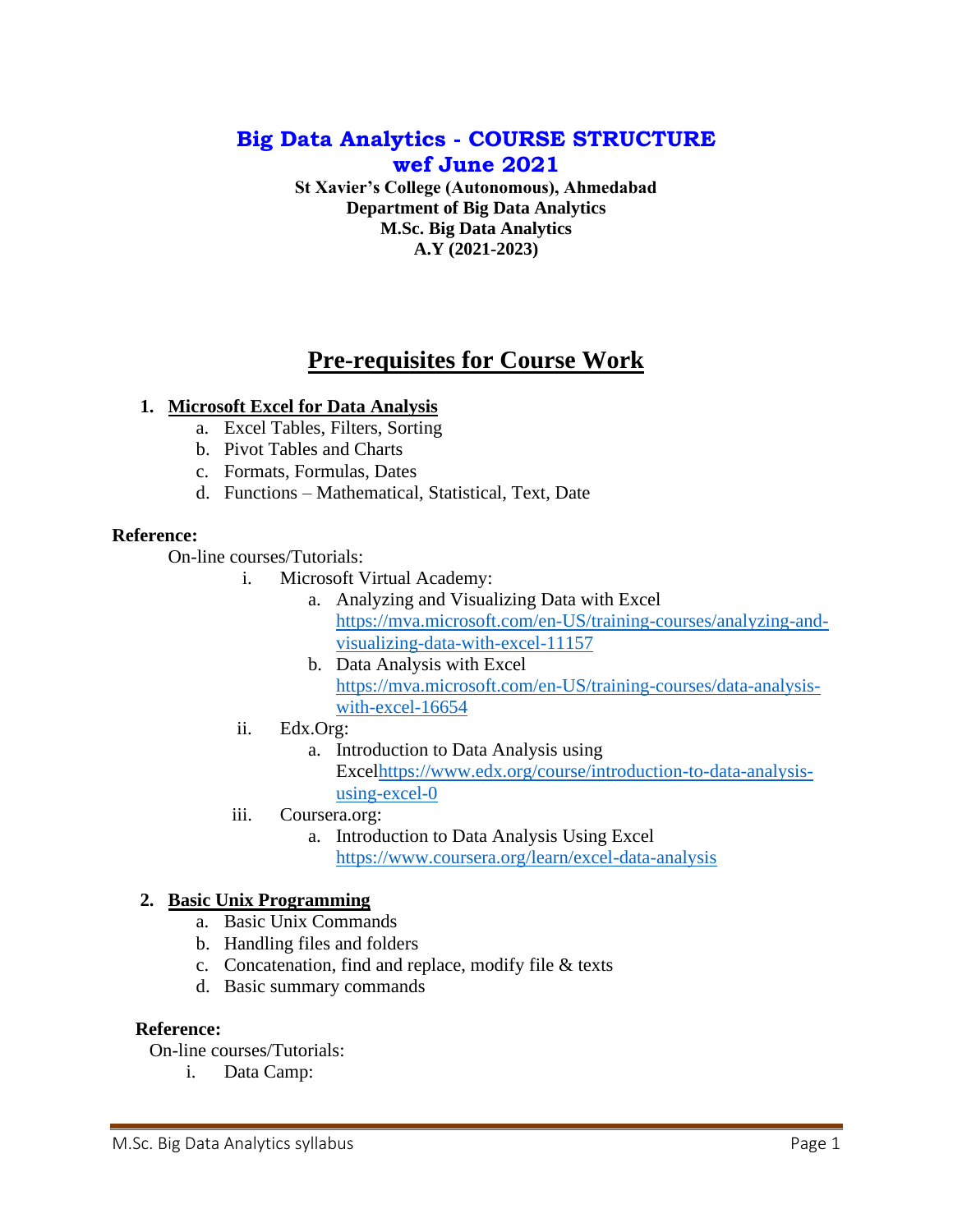- a. Introduction to Shell for Data Science <https://www.datacamp.com/courses/introduction-to-shell-for-data-science>
- ii. Linux.Org:
	- a. Linux Beginner Tutorials <https://www.linux.org/forums/linux-beginner-tutorials.123/>
	- b. Github Organizing with Unix: <https://rafalab.github.io/dsbook/organizing-with-unix.html>

Book:

i. Data Science at the Command Line, Jeroen Janssens, <https://www.datascienceatthecommandline.com/>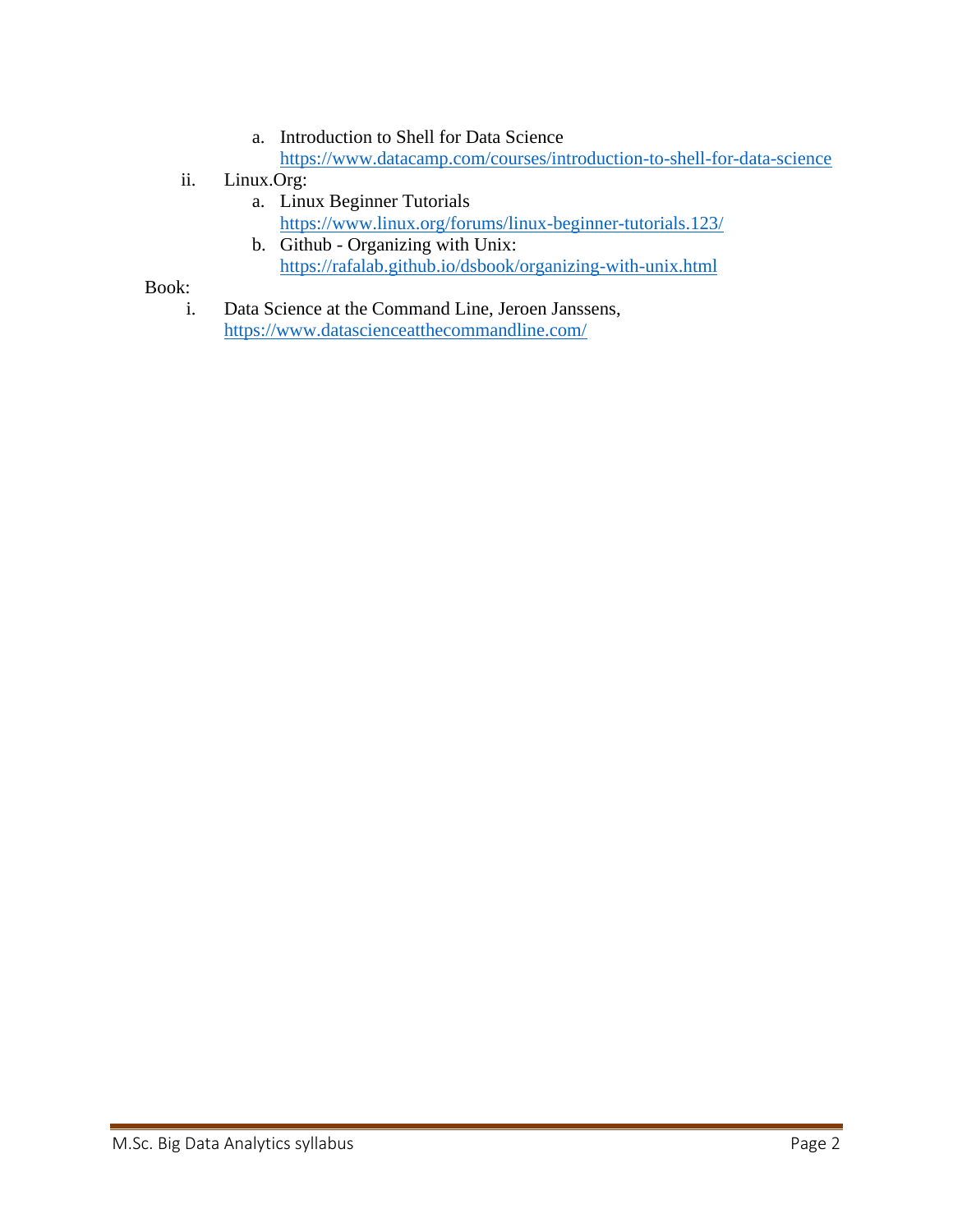**Program Specific Outcome** : Prepare students to understand and apply different tools and techniques of big data analytics through mathematical, statistical and machine learning approaches. Semester 4 of the program is internship based project in which each student will apply their knowledge gained in the program in the real life data which also help them to understand the current trends in industry.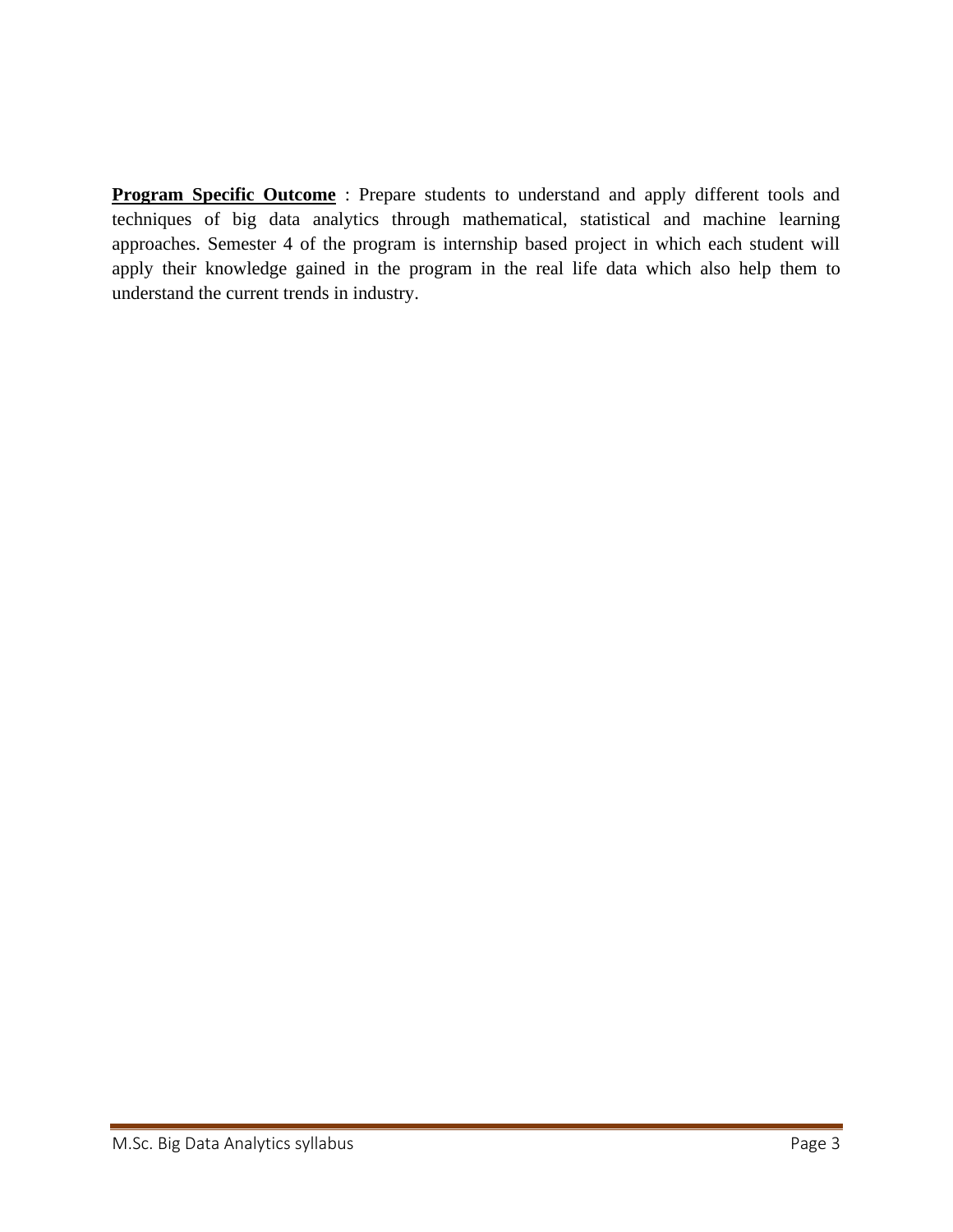# **SEMESTER – I**

**CORE Paper: STATISTICAL METHODS Course Code: PBD-1801 No. of Credits: 05 Learning Hours: 75 hrs** *Practical's to be conducted using R*

### **Course Outcomes**

- CO1 : Understand data pre-processing and data cleaning
- CO2 : Identify the suitable descriptive measures to explore the data.
- CO3 :Learn the analysis of attributes and Chi-square tests for categorical data
- CO4: Understand timeseries data and its components and learn to do exploratory analysis
- CO5: Apply basic statistical methods in real data using R

#### **a) Data Collection & Visualization**

Concepts of measurement, scales of measurement, design of data collection formats with illustration, data quality and issues with date collection systems with examples from business, cleaning and treatment of missing data.

#### **b) Basic Statistics**

Frequency table, histogram, measures of location, measures of spread, skewness, kurtosis, percentiles, box plot, correlation and simple linear regression.

### **c) Contingency Tables:**

Two way contingency tables, measures of association, testing for dependence.

### d) **Introduction to Time Series**

Components of time series, decomposition of time series data, Smoothing auto correlation, stationarity

- 1. Statistics: David Freedman, Pobert Pisani & Roger Purves, WW.Norten & Co.  $4<sup>th</sup>$  Edition 2007.
- 2. The visual display of Quantitative Information: Edward Tufte, Graphics Press, 2001.
- 3. Best Practices in Data Cleaning: Jason W. Osborne, Sage Publications 2012
- 4. Time Series Analysis and Its Applications: Robert H. Shumway and David S. Stoffer, Springer 2010.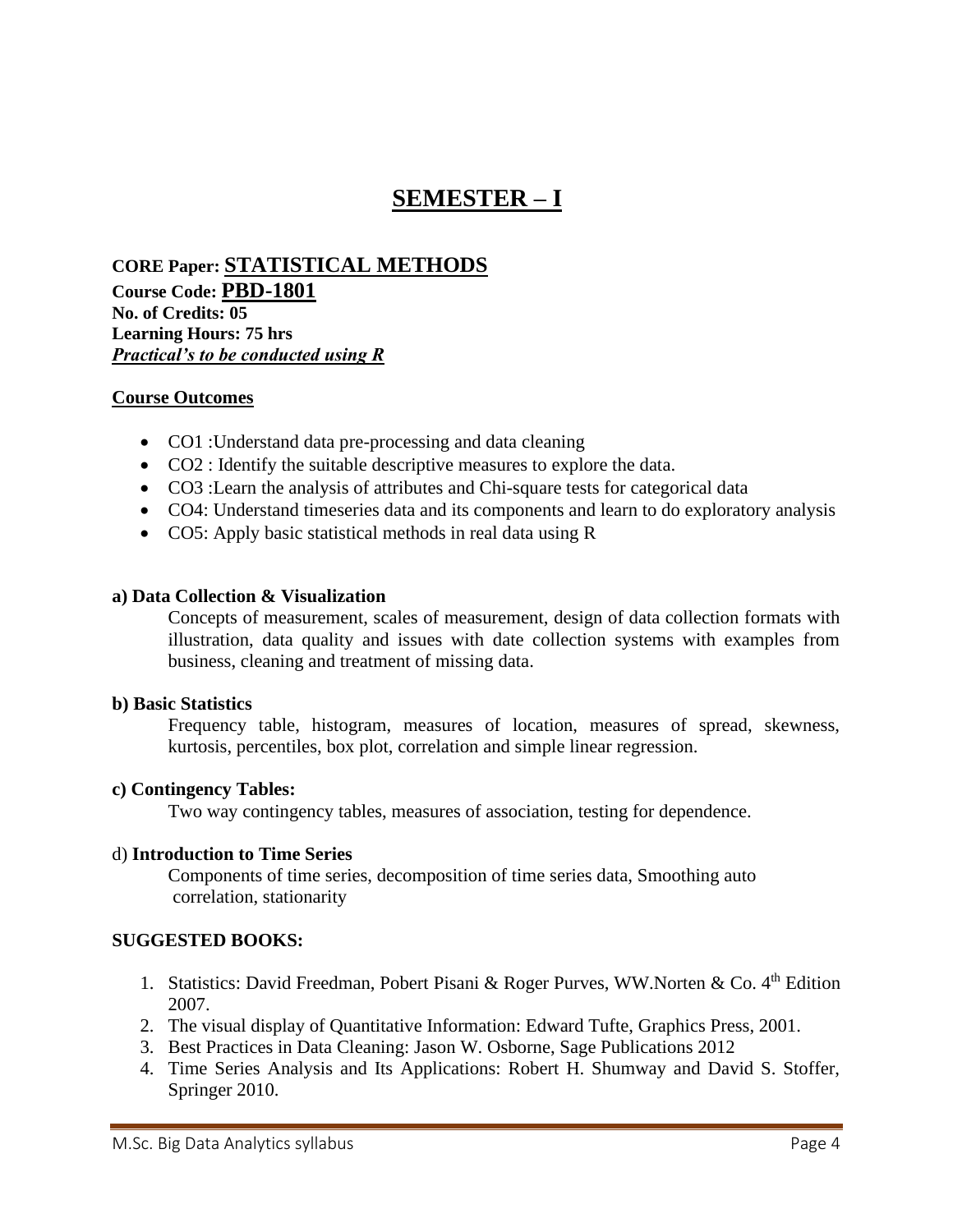# **CORE Paper: PROBABILITY & STOCHASTIC PROCESS**

**Course Code: PBD-1802 No. of Credits: 05 Learning Hours: 75 hrs** *Practical's to be conducted using R*

- CO1 :Apply basic ideas of probability and probability distributions in real life situation
- CO 2 : Apply the concept of stochastic process in different sectors like brand switching in Marketing Analytics .
- CO 3: Understand basic models in time series data
- CO 4: Apply time series data analysis through R

### **a) Basic Probability**

Concepts of experiments, Outcomes, Sample space, Events, Combinatorial probability, Birthday paradox, Principle of inclusion & exclusion, Conditional probability, Independence, Bayes Theorem.

### **b) Probability Distribution**

Random Variables: discrete and continuous probability models, some probability distributions: Binomial, Poisson, Geometric, Hypergeometric, Normal, exponential.

### **c) Stochastic Process**

Markov Chains, Classification of states, Stationery distribution, limit theorems, Poisson process, illustrations and applications.

### **d) Time series models**

Concepts of AR, MA, ARMA & ARIMA models with illustrations.

- 1. A First Course in Probability: Shelden M. Ross, 2014.
- 2. Introduction to Stochastics Process: Paul G. Hoel, Sydney C. Port & Charles J. Stone, Waveland Press, 1987.
- 3. Time Series Analysis and Its Applications: Robert H. Shumway and David S. Stoffer, Springer 2010.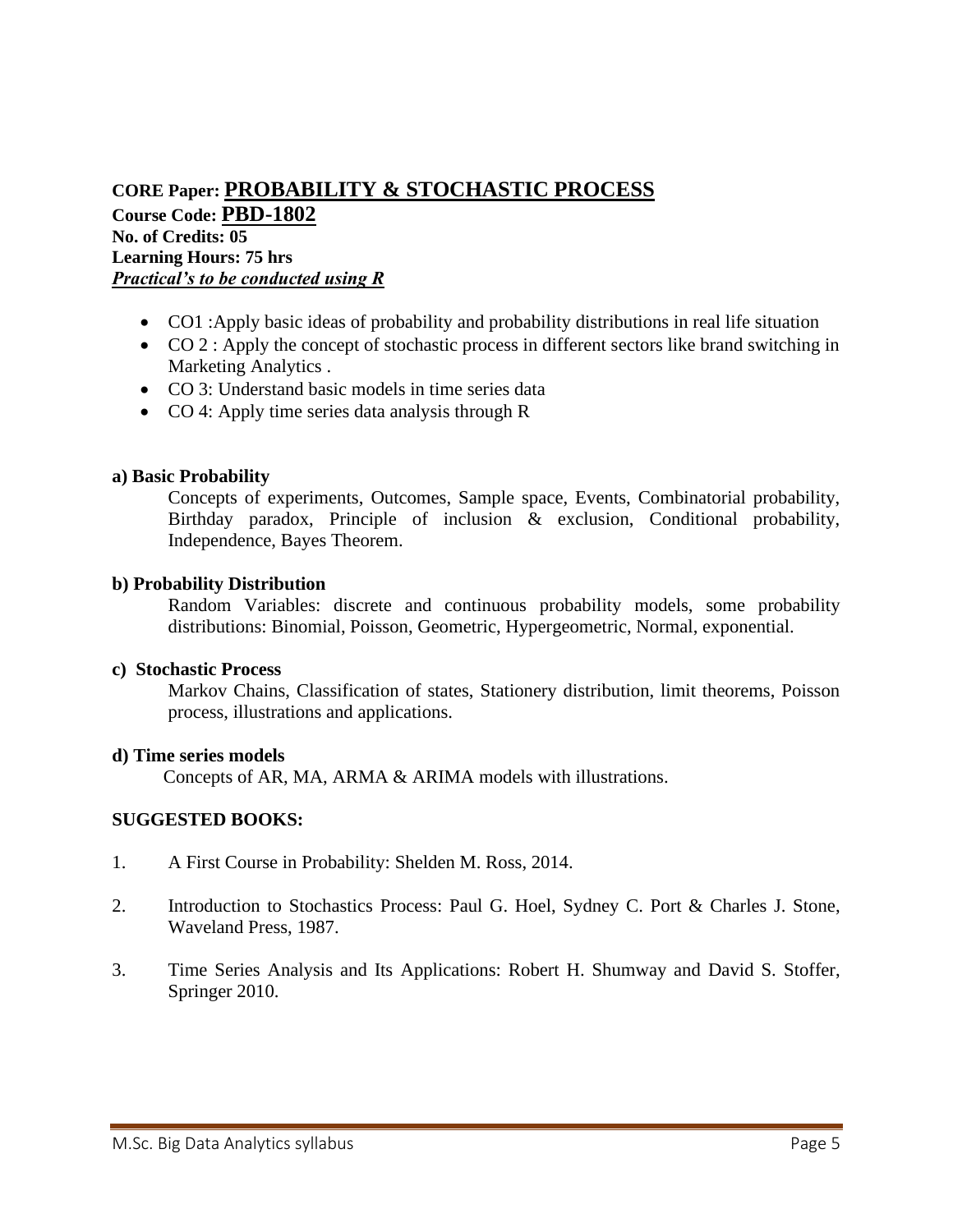### **CORE Paper: LINEAR ALGEBRA & LINEAR PROGRAMMING Course Code: PBD-1803 No. of Credits: 05 Learning Hours: 75 hrs** *Practical's to be conducted using R*

### **Course Outcomes**

- CO 1: Student will be able to perform matrix operations and employ fundamental concepts of matrix theory.
- CO 2: Students will be able to employ linear algebra to solve some scientific problems.
- CO 3: Student will be able to use fundamental concepts like system of simultaneous linear equations, eigenvalues and eigenvectors in some applicable concepts. CO 4: Student will be able to formulate and model linear programming problems.
- CO 5: Student will be able to solve real life problems using linear programming problems and interpret solution of linear programming problems.

Course Overview & Course Objectives

Unit A: Linear Algebra Unit B: Linear Programming

### **a) Linear Algebra**

Linear equations and matrices, matrix operations, solving system of linear equations, Gauss-Jordan method, Concept  $\&$  Computation of determinant and inverse of matrix, Eigen values and Eigen vectors, Illustrations of the methods, Positive semi definite and position definite matrices, illustrations

### **b) Linear Programming**

Definition of the problem, convex sets, corner points, feasibility, basic feasible solutions, Simplex method

- i. Linear Algebra and Its Application: Gilbert Strang, 4<sup>th</sup> Edition, Academic Press.
- ii. Hands-On Matrix Algebra Using R (Active and Motivated Learning with Applications), Hrishikesh D Vinod, World Scientific
- iii. Linear Programming: G. Hadley, Addison-Wesley.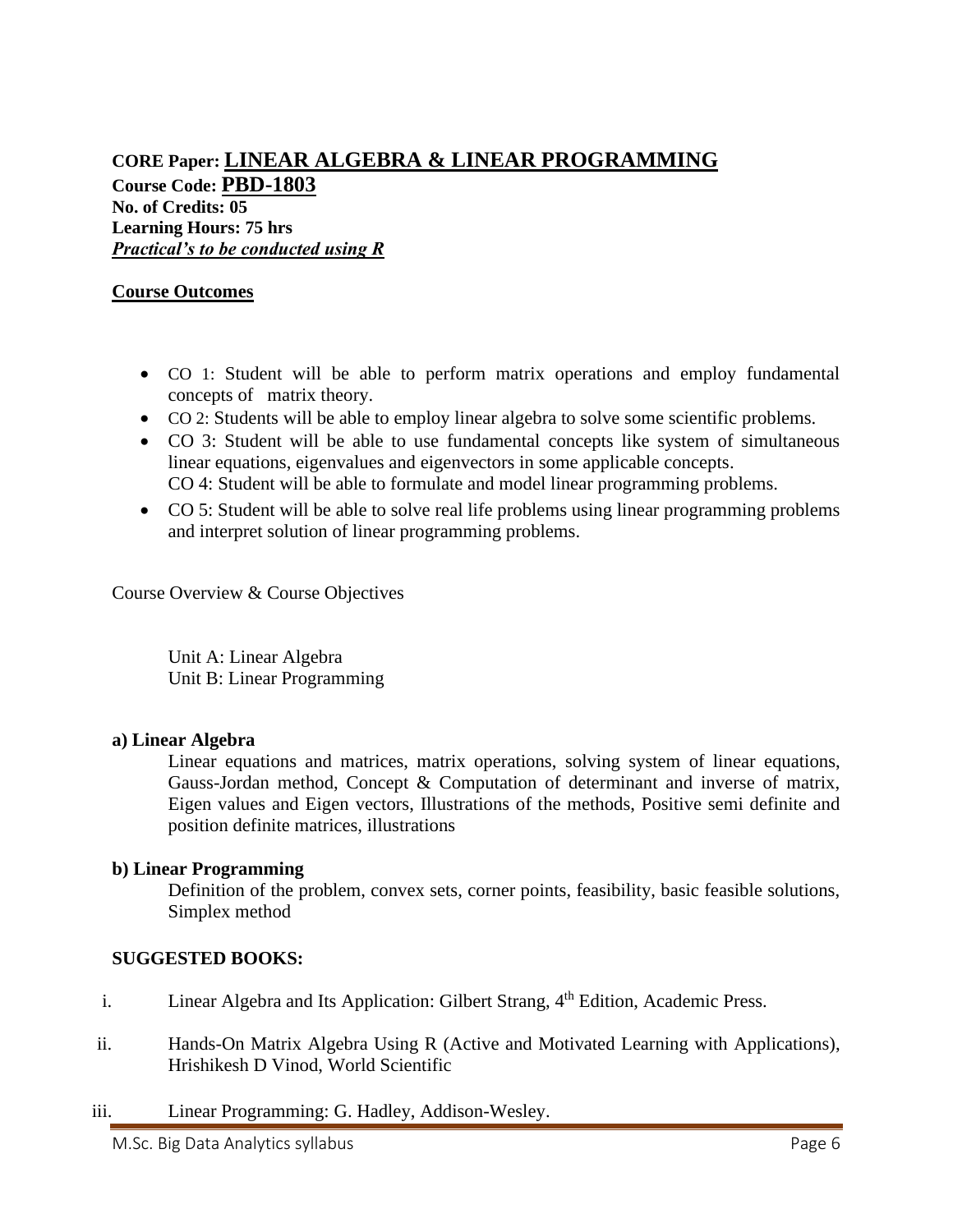### **CORE Paper: COMPUTING FOR DATA SCIENCES Course Code: PBD-1804 No. of Credits: 05 Learning Hours: 75 hrs** *Practical's to be conducted using Java and R*

- CO 1: Understand data structures
- CO 2: Learn the concepts of data science using Java
- CO 3: Learn how to do installation of R and application of R in big data.
- CO 4: Learn as programming language for application to compute very large data.
- CO5: Do algorithm from numerical analysis like Newton-Raphson, Steepest ascent method etc.
- CO6: Learn Monte-Carlo method, which is great methodology for computing methodologies.
- CO7: Understand how to handle strategies for big data.

#### **a) Core Java Concepts**

Introduction to Java programming, Object-oriented programming concepts, Interface, Exception Handling, Packages, Threads

### **b) Data Structure & Concepts of Computation Using Java**

Algorithms, Convergence, Complexity with illustrations, some sorting & searching algorithms, some numerical methods e.g. Newton-Raphson, Steepest ascent using Java

#### **c) Computing Methodologies Using R**

Monte-Carlo simulations of random numbers and various statistical methods, memory handling strategies for big data.

- 1. Introduction to Data Science (Data Analysis and Prediction Algorithms with R), Rafael A. Irizarry,<https://rafalab.github.io/dsbook/>
- 2. Hands-On Programming with R Write Your Own Functions and Simulations, Grolemund Garrett, O'Reilly
- 3. Data Structures and Algorithm using Java, 6th Ed. Michael T. Goodrich and Roberto Tamassia, John Wiley & Sons, Inc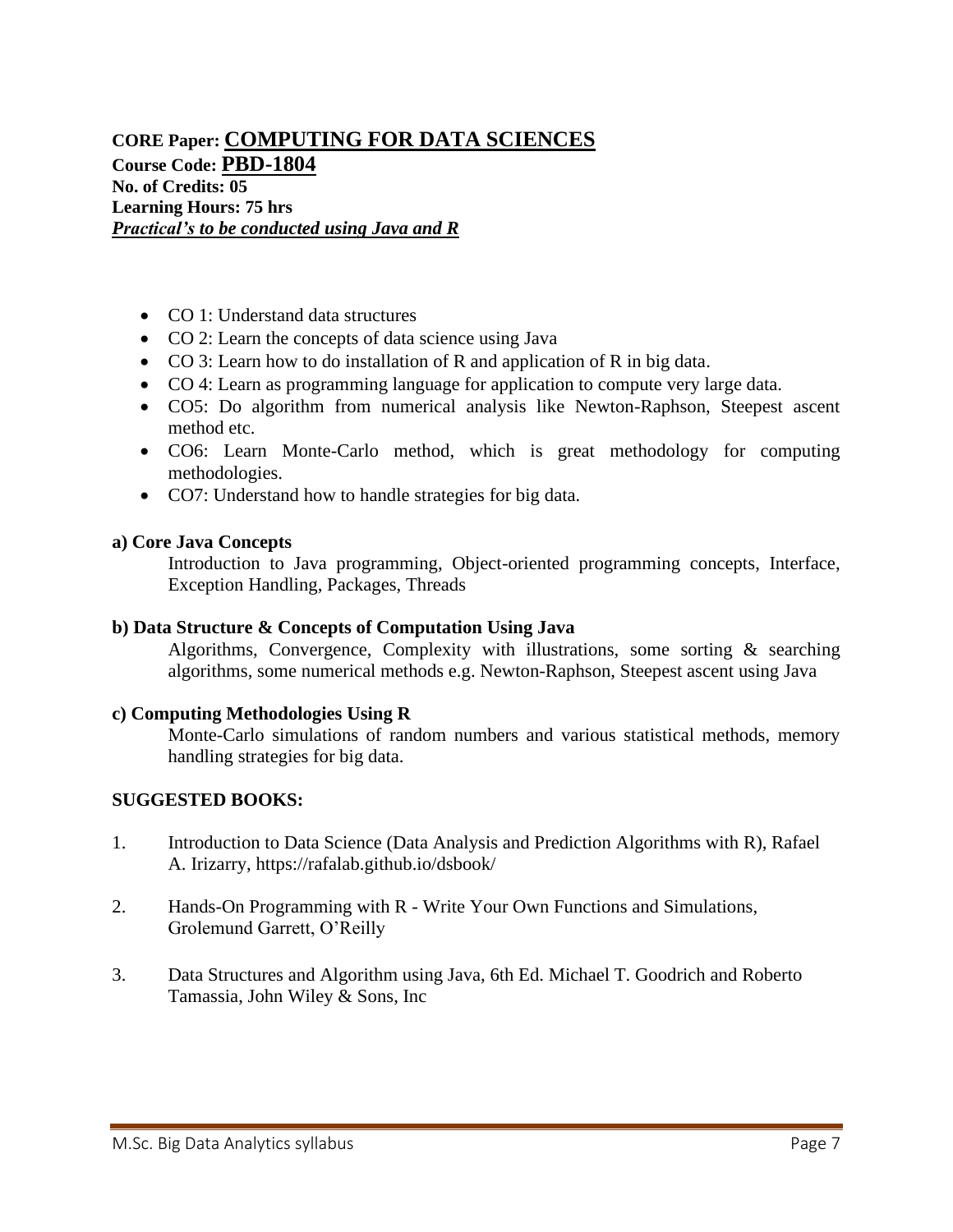## **CORE Paper : DATABASE MANAGEMENT AND DATA MINING Course Code: PBD-1805 No. of Credits: 05 Learning Hours: 75 hrs**

- CO 1: Learn basic data models and Hadoop Ecosystem
- CO 2: Understand few relational and non-relational databases
- CO 3: Explore hands on experience on Oracle/MySql
- CO 4: Implementation of ORACLE SOL/MS SOL/MySOL.

#### **a) Basic Concepts**

Different data models, ER and EER diagram, schema, table, Big Data Concepts and Hadoop Ecosystem

#### **b) Relational and Non-Relational Databases**

Structure, various operations, normalization, SQL, No-SQL, Graph Database, Parallel and distributed database, Map-Reduce. Lab using SQL/Oracle/MySql for Relational databases; Hadoop(any), MangoDB, GraphDB for Big Data

#### **c) Implementation**

ORACLE SQL/MS SQL/MySQL, Hadoop Ecosystem, Concept of database security.

#### **d) Introduction to data mining**

Knowledge discovery from databases, Data Mining Functionalities

- 1. Database system concepts: Abraham Silberschartz, Henry F. Korth and S. Surarshan, McGraw Hill, 2011.
- 2. Hadoop 2 Quick-Start Guide: Learn the Essentials of Big Data Computing in the Apache Hadoop 2 Ecosystem, Douglas Eadline, Addison-Wesley, Pearson Education India; First edition (1 March 2016)
- 3. Data Science and Big Data Analytics: Discovering, Analyzing, Visualizing and Presenting Data, EMC Education Services, 2015
- 4. Data Mining: Concepts and Techniques: Jain Pei, Jiawei Han, Micheline Kamber , 3rd Edition,2012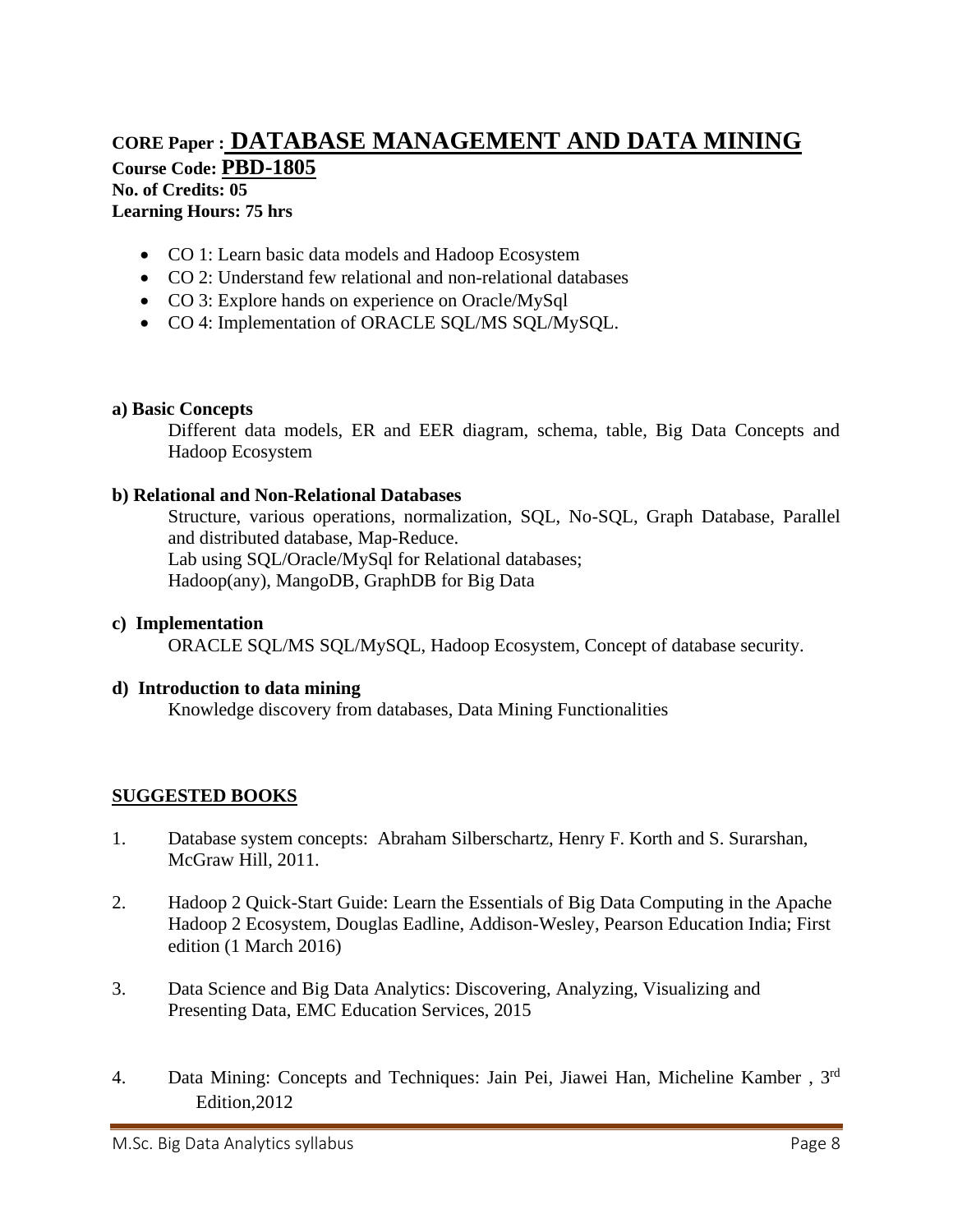## **CORE Paper : Python Programming Course Code: PBD-1806 No. of Credits: 05 Learning Hours: 75 hrs**

- CO 1: Write python functions
- CO 2: Understand packages and importing packages
- CO 3: Learn file handling
- CO 4: Develop OO Programming Concepts and get exposure on Exception Handling along with OO programming

#### a) **Basic Concepts**

Introduction to Python interpreter, Control statements, Data Types

#### b) **Writing Functions**

Defining a function, calling a function, passing by value or reference, anonymous function

#### c) **File Handling**

Opening and Closing Files, Reading and Writing Files, Directories in Python

#### d) **Packages**

What are Packages? Import package

#### e) **Exception Handling**

Python errors and Built-in exceptions, user defined exceptions, exception handling

### f) **OO Programming Concepts**

OOP, class, Inheritance, overloading

- 1. Core Python Programming: Dr. R. Nageswara Rao, DreamTech, Second Edition
- 2. Python for Everybody: Exploring Data in Python 3: Charles Severance
- 3. Python Cookbook: Recipes for Mastering Python 3: David Beazley, 3rd Edition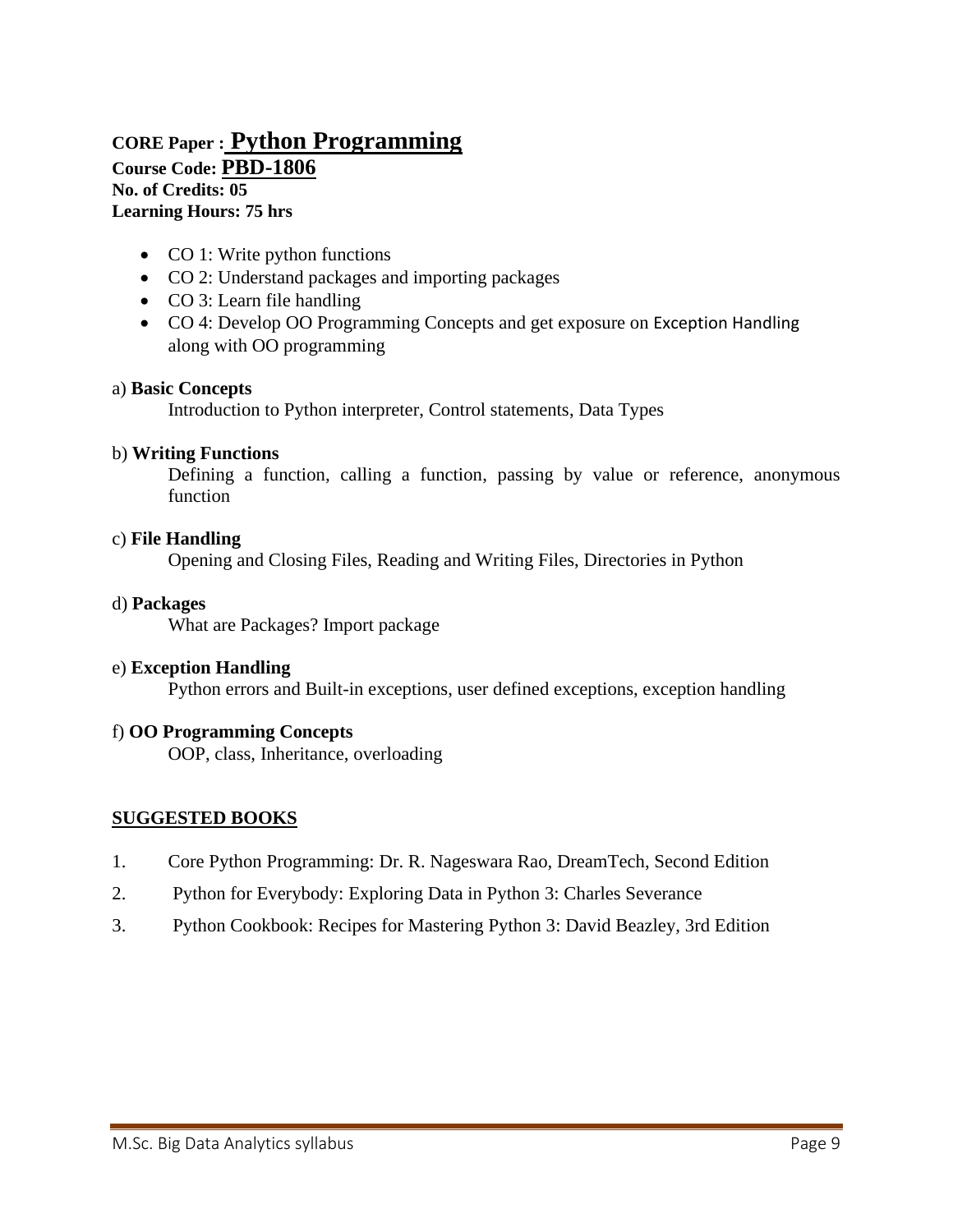# **SEMESTER – II**

## **CORE Paper : FOUNDATIONS OF DATA SCIENCE (PROGRAMMING FOR BIG DATA) Course Code: PBD-2801 No. of Credits: 05**

**Learning Hours: 75 hrs** *Practical's to be conducted using GraphDB, Python, R*

- CO 1 : Learn basic concept of graph theory and understand algorithm on connectedness, shortest path algorithm and spanning tree of graph.
- CO 2: Learn High dimensional space and understand geometry of large data set.
- CO 3: Random graph is use in industries, so they learn when Giant component emerge in random graph. When the random graph is connected, cycle? Students will establish these.
- CO 4:Learn above Singular value decomposition, which has application in image processing, principal component analysis etc.
- CO 5: Random walk is use to make prediction, students will learn regarding the same.
- CO 6: Learn few algorithm for massive data problems.

Course Overview & Course Objectives

Unit a: Graph Theory Unit b: High Dimensional Space Unit c: Random Graphs Unit d: Singular Value Decomposition Unit e: Random Walks Unit f: Algorithm for Massive Data Problems

### a) **Graph Theory**

Basic Concepts, Algorithms for connectedness, shortest path, Minimum Sampling Tree, *Lab: Graph Databases, Python Programming*

### b) **High Dimensional Space**

Properties, Law of large numbers, Sphere and cube in high dimension, Generating points on the surface of a sphere, Gaussians in High dimension, Random projection, Applications.

*Lab: Graph Databases, Python Programming*

### c) **Random Graphs**

Large graphs, G(n,p) model, Giant Component, Connectivity, Cycles, Non-Uniform models, Applications.

*Lab: Graph Databases, Python Programming*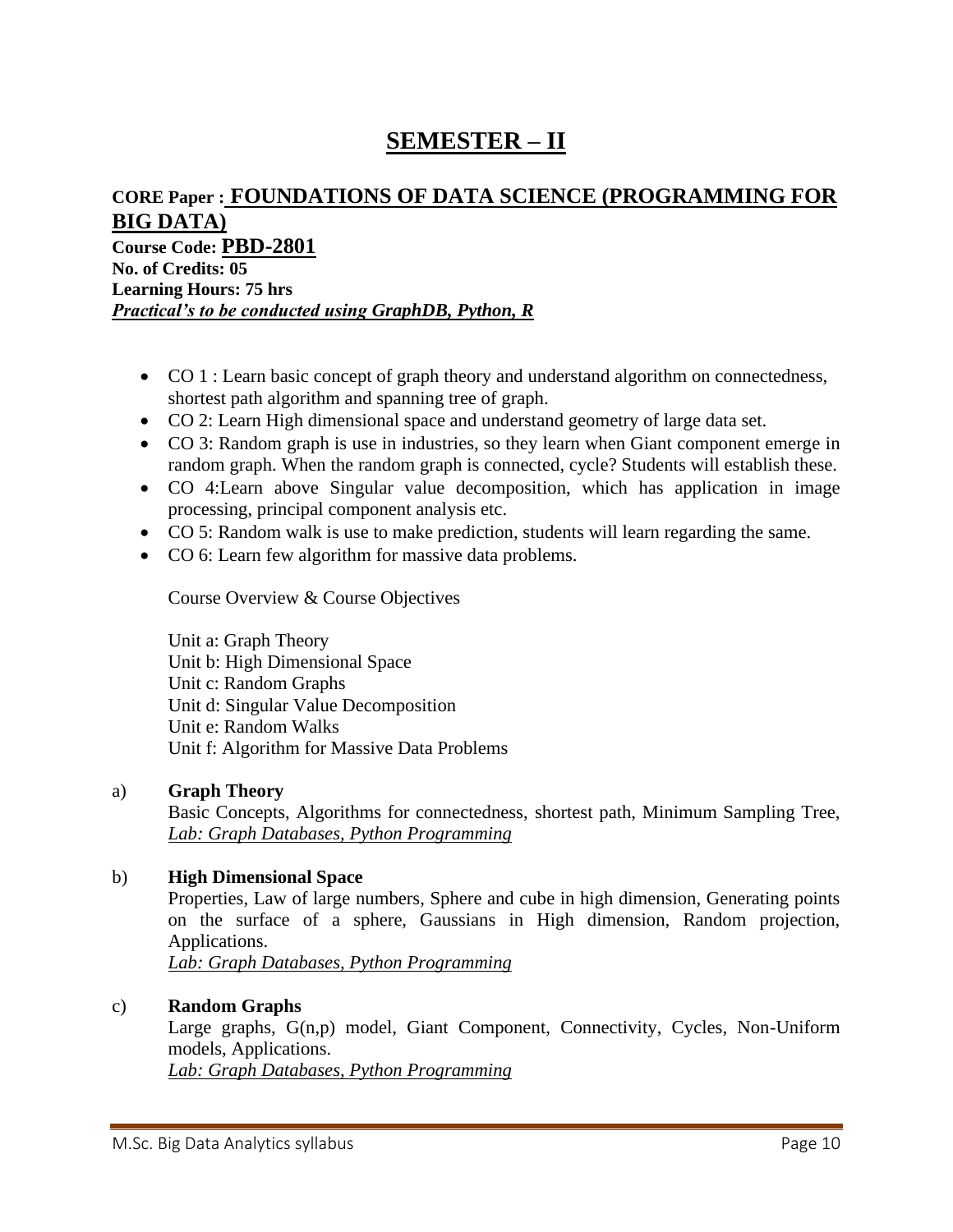d) **Singular Value Decomposition (SVD)**

Best rank k approximation, Power method for computing the SVD, Applications. *Lab: R and Python Programming (Optional: Matlab/Octave)*

- e) **Random Walks**  Reflection Principle, Long leads, Changes of Sign, Illustrations. *Lab: R and Python Programming (Optional: Matlab/Octave)*
- f) **Algorithm for Massive Data Problems** Frequency Moments of data streams, matrix algorithms. *Lab: R and Python Programming (Optional: Spark, Matlab/Octave)*

### **SUGGESTED BOOK:**

1. Foundations of Data Science: John Hopcroft & Ravindran Kannan.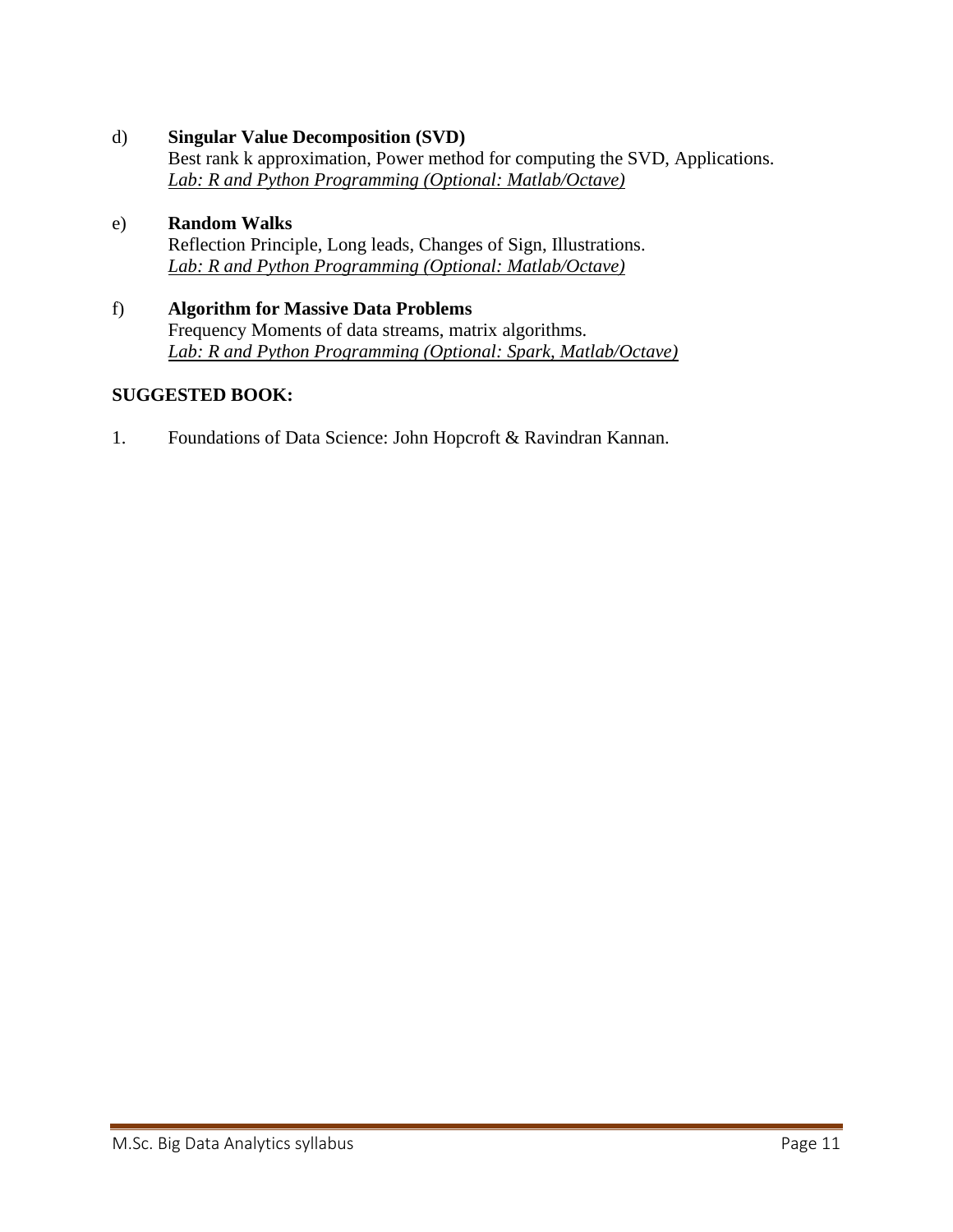### **CORE Paper : ADVANCE STATISTICAL METHODS Course Code: PBD-2802 No. of Credits: 05 Learning Hours: 75 hrs** *Practical's to be conducted using R*

- CO 1: Identify best estimators by applying knowledge on properties of estimators
- CO 2: Analyze and apply statistical inference by showing how hypothesis testing can be developed for situations involving single population and two populations
- CO 3: Apply concepts of the linear models in real life situation
- CO 4: Analyze data through regression methods as a statistical technique
- CO 5: Estimate best line fit and classify binary outcomes.

Course Overview & Course Objectives

Unit a: Estimation Unit b: Test of Hypotheses Unit c: Linear Model Unit d: Regression

#### **a) Estimation:**

Unbiasedness, Consistency, UMVUE, Maximum likelihood estimates; EM algorithm.

#### **b) Test of Hypotheses**

Two types of errors, test statistic, parametric tests for equality of means & variances.

#### **c) Linear Model**

Gauss Markov Model, least square estimators, Analysis of variance.

#### **d) Regression**

Multiple linear regression, forward, backward & stepwise regression (practical's only), Logistic Regression.

- 1. Statistical Inference: P. J. Bickel and K. A. Docksum, 2nd Edition, Prentice Hall.
- 2. Introduction to Linear Regression Analysis: Douglas C. Montgomery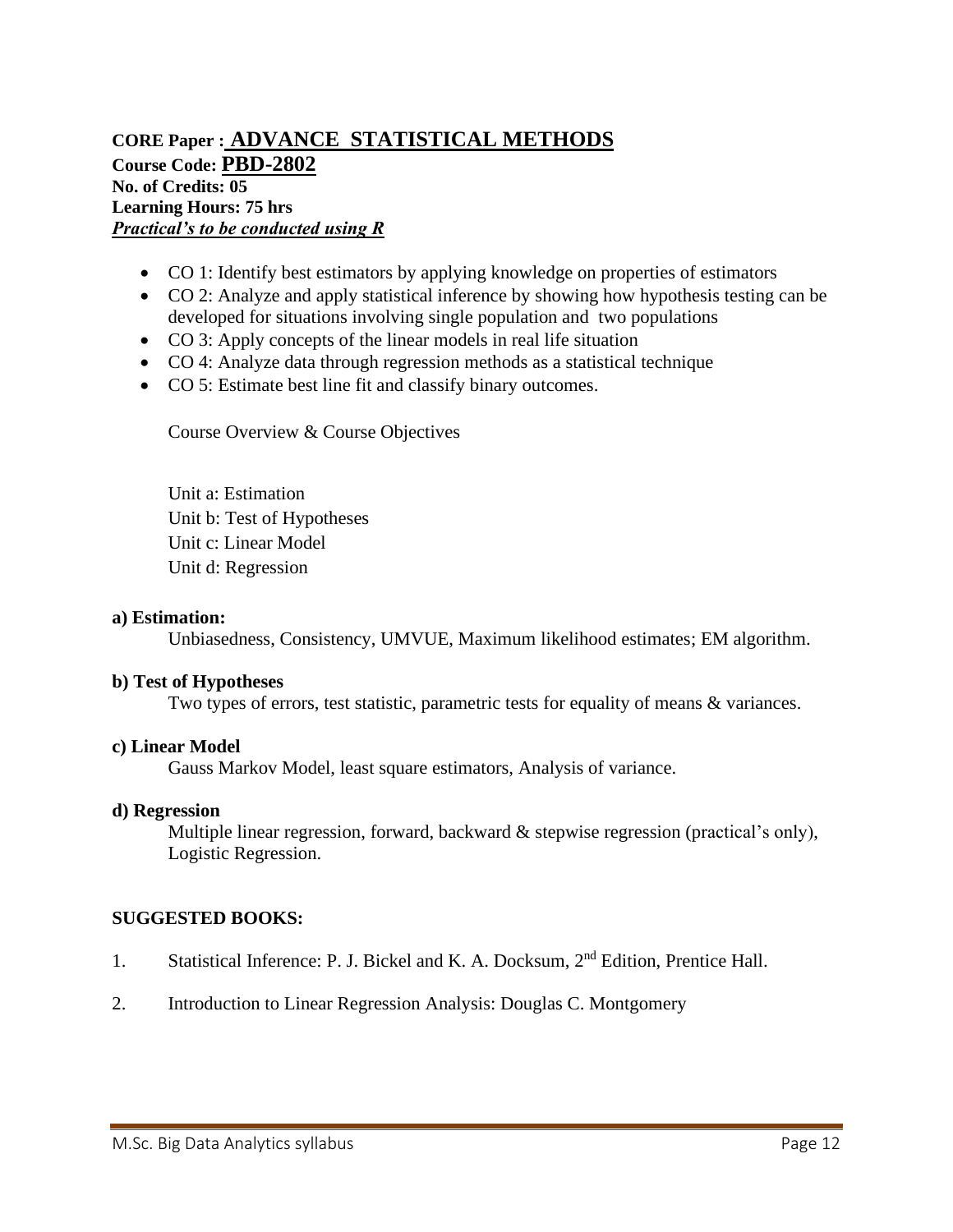### **CORE Paper : Introduction to Machine Learning Course Code: PBD-2803 No. of Credits: 04 Learning Hours: 60 hrs** *Practical's to be conducted using Python*

- CO 1: Study the basic concepts and techniques of Machine Learning
- CO 2: Learn supervised and unsupervised algorithms
- CO 3: Evaluate the model performance
- CO 4: Learn importance of Ensemble methods
- CO 5: Understand Association rules in Machine Learning
- CO 6: Clustering algorithms and checking goodness of fit of clusters through Silhouette Analysis

Course Overview & Course Objectives

Unit a: Machine Language Overview Unit b: Applications of Linear Regression and Logistic Regression Unit c: Preparing data for classification Unit d: Resampling Methods Unit e: Classification using Nearest Neighbors Unit f: Probabilistic Classifiers Unit g: Evaluating Model Performance Unit h: Decision Tree Classification Unit i : Rule Based Classifier Unit j: Ensemble methods Unit k: Clustering Unit l: Association

- a) **Machine Language Overview**: Applications of Machine Learning Algorithms, Steps involved in Machine Learning, Types of machine learning.
- b) Practical Applications of Linear Regression and Logistic Regression
- c) **Preparing data for classification:** removing outliers, handling missing data, normalizing the data, dimensionality reduction, handling skewed data, SMOTE technique to be implemented practically, using large datasets
- d) **Resampling Methods:** cross-validation, the Bootstrap, percentage split
- e) **Classification using Nearest Neighbors:** k-NN algorithm
- f) **Probabilistic Classifiers:** generative (Naïve Bayes) and conditional(Logistic) classifiers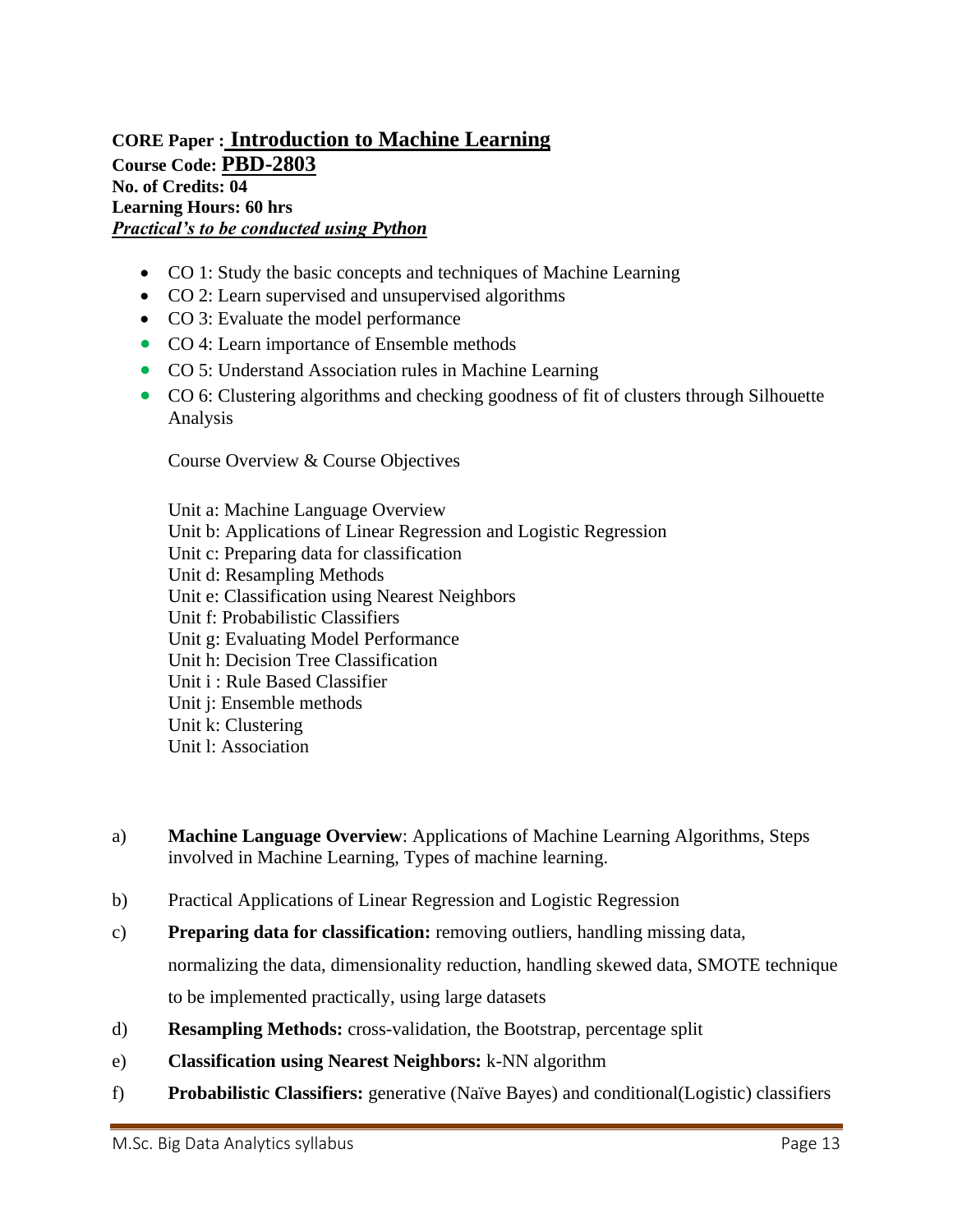- g) **Evaluating Model Performance:** different performance evaluation metrics
- h) **Decision Tree Classification:**

Entropy, Gini index, algorithm, regression tree, tree pruning

i) **Rule Based Classifier**:

Separate and conquer, rules from decision tree

j) **Ensemble Methods**:

Bagging, Random Forest and Boosting

k) **Clustering:** 

k-means**,** hard versus soft clustering, Expectation-Maximization, elbow method, silhouette plots,

### l) **Association**

Market Basket Analysis and Apriori Algorithm

- 1. Machine Learning: Tom Mitchell
- 2. Pattern Recognition and Machine Learning: Christopher Bishop, Springer,2006
- 3. An Introduction to Statistical Learning: Gareth James, Daniela Witten, Trevor Hastie, Robert Tibshirani, Springer,2015
- 4. Python Machine Learning: Sebastian Raschka,2015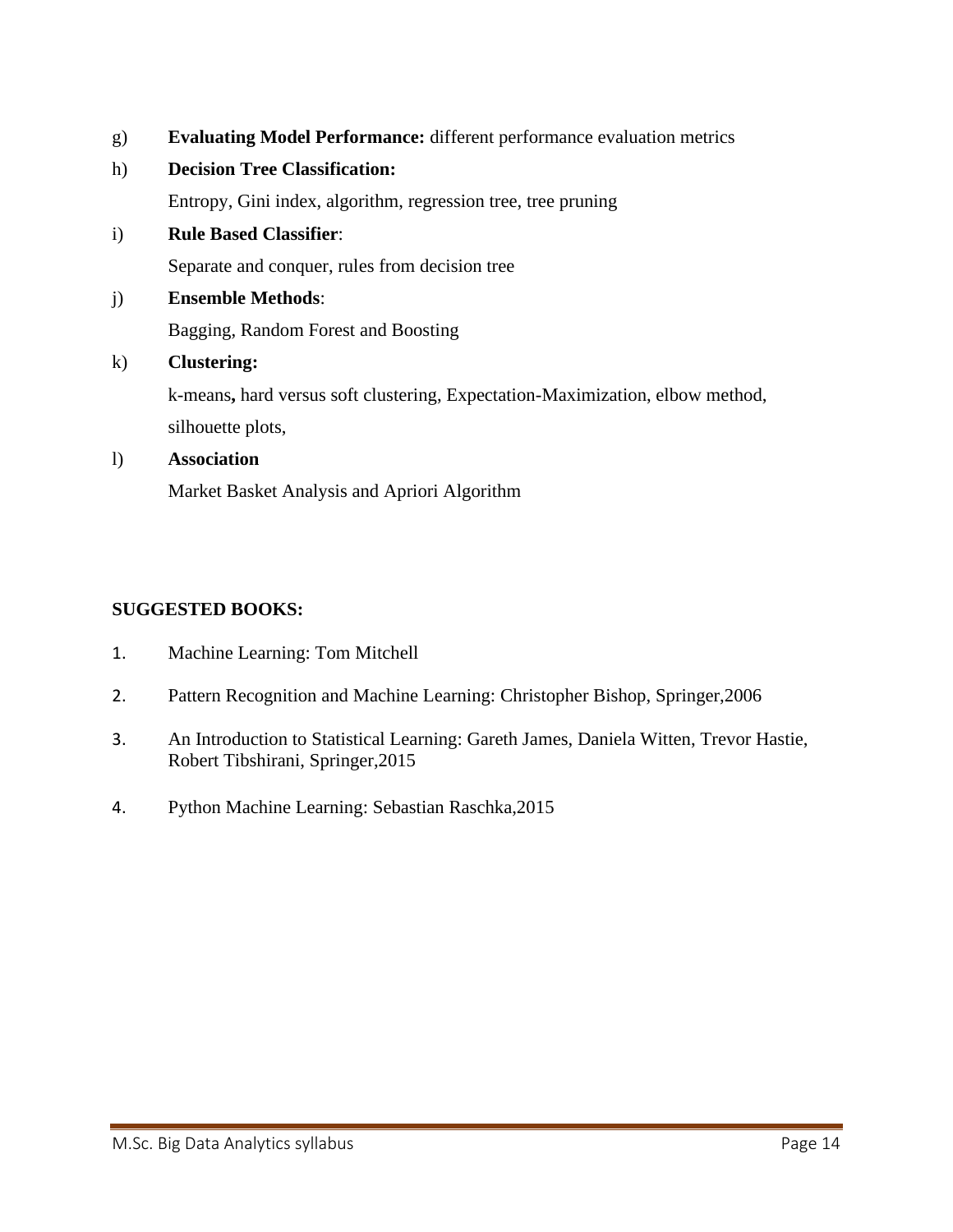## **CORE Paper : Enabling Technologies for Data Science I Course Code: PBD-2804 No. of Credits: 04 Learning Hours: 60 hrs**

### **Course Outcomes**

- CO 1: Learn the concept of various big data platforms like Hadoop ecosystem and its major components.
- CO 2 :Learn NoSQL database
- CO3: Learn workflow scheduler tool Oozie in Hadoop environment.

Course overview and Course Objective

Unit a) Big Data and Hadoop Unit b) Map-Reduce Unit c) HIVE Unit d) SQOOP Unit e) PIG Unit f) NoSQL database Unit g) Oozie

### a) **Big data and Hadoop**:

Hadoop architecture, Single node & Multi-node Hadoop, Hadoop commands, Hadoop daemon, Task instance, Hadoop ecosystem and its installation, Illustrations.

### b) **Map-Reduce**:

Framework, Developing Map-Reduce program, Life cycle method, Serialization, Running Map-Reduce in local and pseudo-distributed mode, Illustrations.

### c) **HIVE**:

Data types and commands, Illustrations.

### d) **SQOOP**:

Importing data, exporting data, Running, Illustrations

### e) **PIG:**

Schema, Commands, Illustrations.

### f) **NoSQL database:**

Features, Types, NoSQL vs. SQL, Advantages and Disadvantages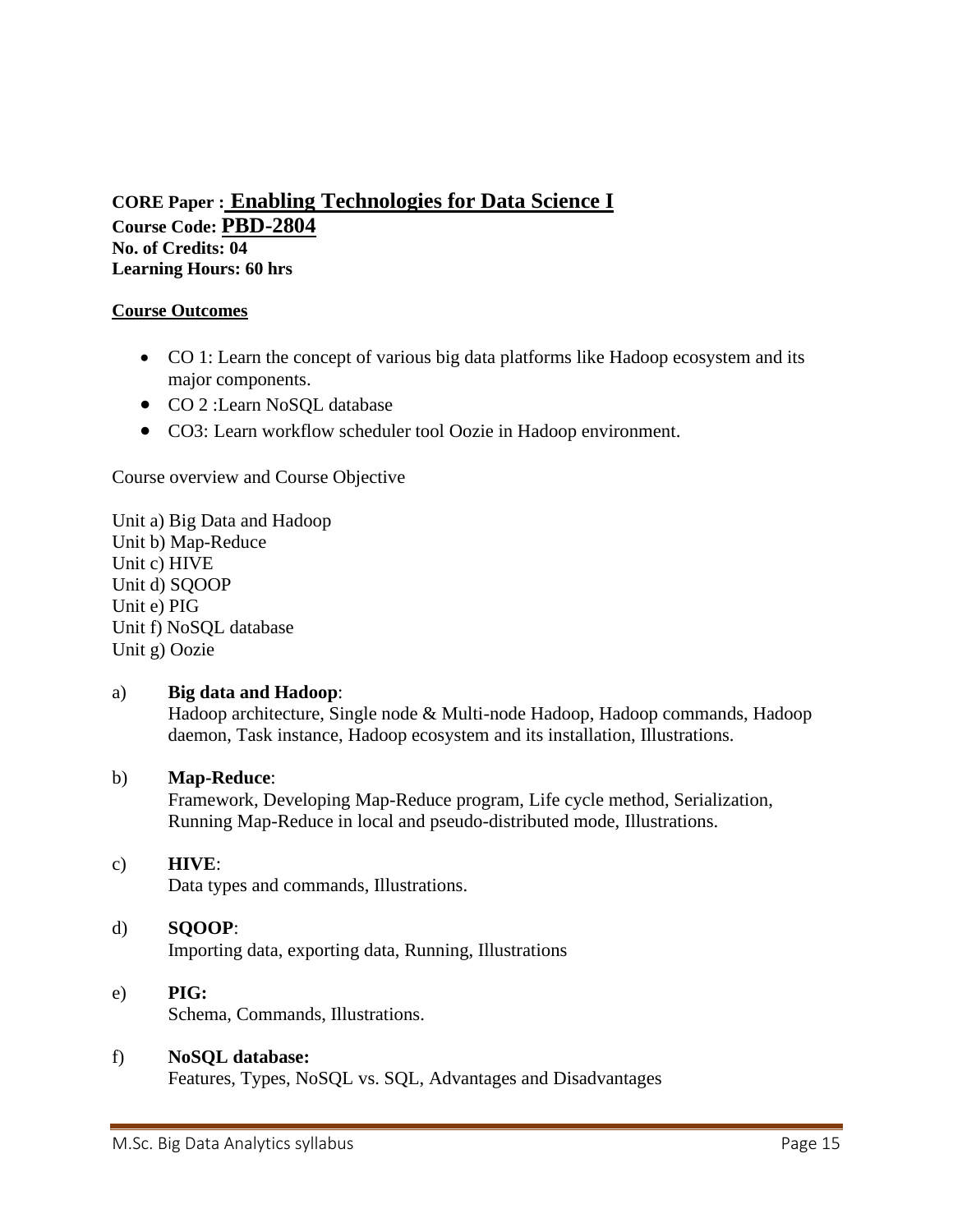### g) **Oozie:**

What is Oozie? Workflow, packaging and deploying an Oozie workflow application, Features.

- 1. Hadoop The Definitive Guide : Tom White, 4<sup>th</sup> Edition, 2017
- 2. Hadoop in Action : Chuck Lam, 2010
- 3. Data-intensive Text Processing with Map Reduce : Jimmy Lin and Chris Dyer, Morgan & Claypool Publishers, 2010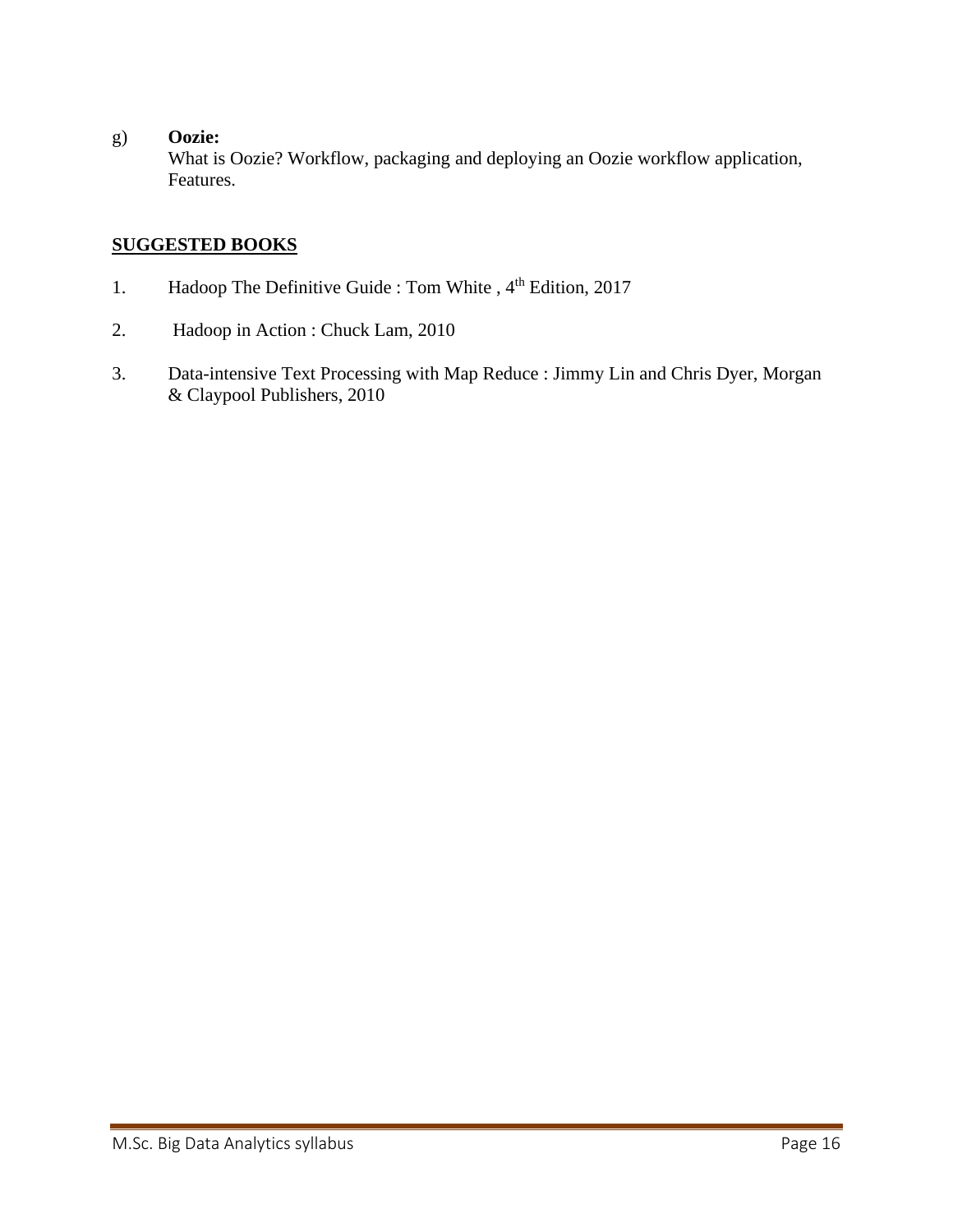### **CORE Paper : VALUE THINKING Course Code: PBD-2805 No. of Credits: 02 Learning Hours: 30 hrs**

### **Course Outcomes**

- CO 1: Enhance logical thinking, argumentative logic, evidence gathering, and drawing inference from evidences.
- CO 2: Get more awareness of the factors like deep rooted prejudices, pre-conceived ideas, psychological and sociological influences that sub-consciously come into play in decision making and forming impressions.

This course involves watching few movies (list provided below) and reading few books (list provided below) that deals mostly with argumentative logic, evidence, drawing inference from evidences. After watching the movies and reading the books, there will be general discussion amongst the students. Couple of case studies that involve mostly logical thinking will also be presented. Each student will prepare a term paper. Evaluation will be on the basis of this term paper and participation in group discussion.

### Movies:

- 1. Twelve Angry Men
- 2. Roshoman by Kurosawa
- 3. Trial of Nuremberg
- 4. Mahabharata by Peter Brook
- 5. Jurassic Park
- 6. Interstellar

### Books:

- 1. The Hound of the Baskervilles by Arthur Conan Doyle
- 2. Five Little Pigs by Agatha Christie
- 3. The Purloined Letter by Edger Allan Poe
- 4. The Case of the Substitute Face
- 5. Caves of Steel by Issac Assimov
- 6. Fahrenheit 451 by Ray Bradbury

### **Case Studies:**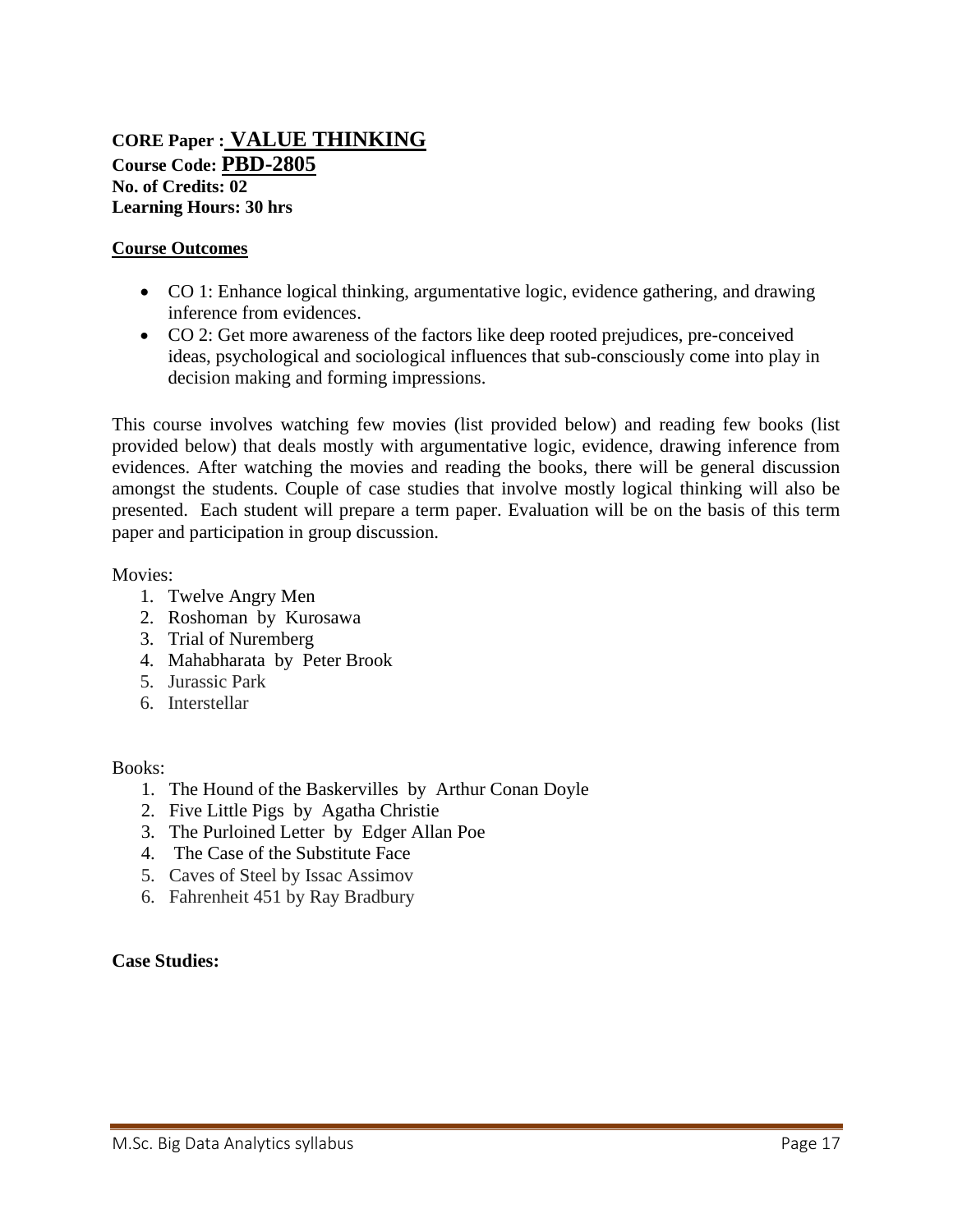## **Elective course : OPERATIONS RESEARCH Course Code: PBD-2950 No. of Credits: 05 Learning Hours: 75 hrs** *Practical's to be conducted using R/AMPL*

### **Course Outcomes**

- CO 1: Student will be able to understand the significance of sensitivity analysis and perform the same on various parameters in an LP model.
- CO 2: Student will be able to formulate and model assignment and transportation problems.
- CO 3: Student will be able to solve real life problems using assignment and transportation problems and interpret solution of assignment and transportation problems CO 4: Student will be able to formulate and model non-linear programming problems.
- CO 5: Student will be able to solve real life problems using non-linear programming problems and interpret solution of non-linear programming problems.
- Course Overview & Course Objectives

 Unit a: Sensitivity Analysis in Linear Programming Unit b: Assignment Models. Unit c: Transportation Models Unit d: Non-Linear Programming.

- a) Sensitivity Analysis in Linear Programming: Change in Objective function coefficient, availability of resources and Input-output coefficient
- b) Assignment Models.: Introduction, Mathematical models of Assignment problems, Solution methods; Hungarian Method , Variations of Assignment Problem; Multiple Optimal Solution, Maximization case, Unbalanced assignment problems and restrictions on Assignment
- c) Transportation Models.: Introduction, Mathematical model of Transportation problem, Methods for finding Initial solution (Vogel's approximation method), Test for optimality, Variations in Transportation Problem; Unbalanced supply and demand, Degeneracy and its resolution, Alternate Optimal Solutions, Prohibited Transportation Routes.
- d)Non-Linear Programming.: Introduction, General non-linear programming problem, Quadratic Programming, Applications of Quadratic Programming.

### **SUGGESTED BOOK:**

1. Operations Research: Prem Kumar Gupta & D. S. Hira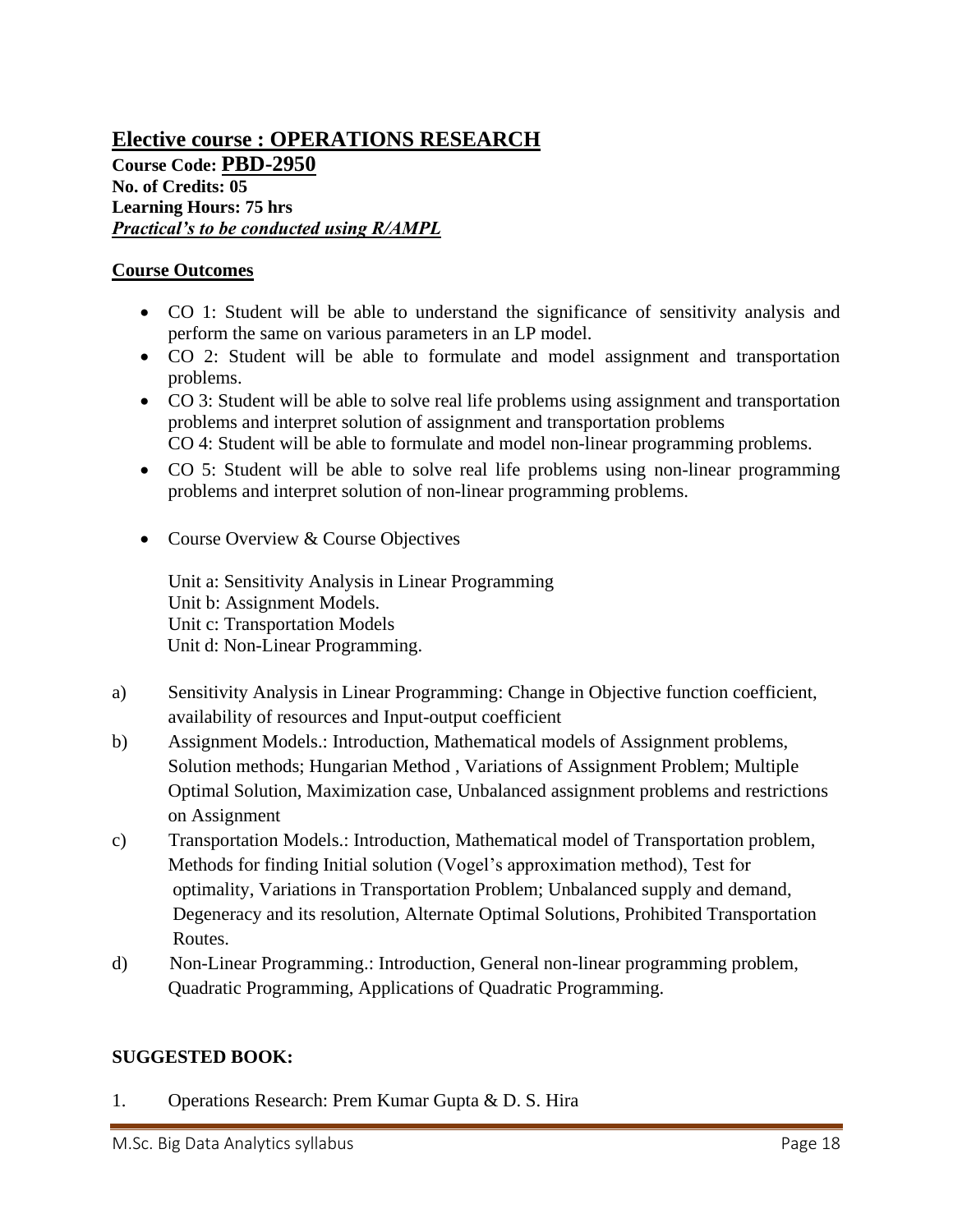# **SEMESTER – III**

### **CORE Paper : ENABLING TECHNOLOGIES FOR DATA SCIENCE-II Course Code: PBD-3801 No. of Credits: 04 Learning Hours: 60 hrs**

- CO 1: Get awareness about big data platforms (Spark, Scala, Mahout)
- CO2 : Explore clustering algorithms in Mahout
- CO3: Train, evaluate and deploy classification models

Course Overview & Course Objectives

Unit a) Spark Unit b) Scala Unit c) Mahout

### a) **Spark:**

Features, Architecture, Components of Spark, Resilient Distributed Datasets – data structure of Spark, working with Key/Value pairs, Loading and Saving data, Core Programming - RDD Transformations, Actions. Executing a Spark Application.

### **b) Scala:**

Features, Basic Syntax, Data types, Variables, Classes and objects, Access modifiers, operators, if construct, loop statement, functions, OOP concepts, Array, String, Exceptions, Collections, File Handling, Multithreading

### **c) Mahout:**

Features, Installation, **Recommendations**: Introducing recommenders, representing recommender data, making recommendations.

**Clustering**: exploring distance measure, data representation, clustering algorithms in Mahout, evaluating and improving clustering quality

**Classification**: training a classifier, evaluating and tuning a classifier, deploying a classifier

- 1. Learning Spark: Holden Karau, Andy Konwinski, Patrick Wendell, and Matei Zaharia, **OReilly**
- 2. Programming in Scala: Martin Odersky, Lex Spoon, Bill Venners,2008
- 3. Mahout in Action: Sean Owen, Robin Anil, Ted Dunning, Ellen Friedman,2012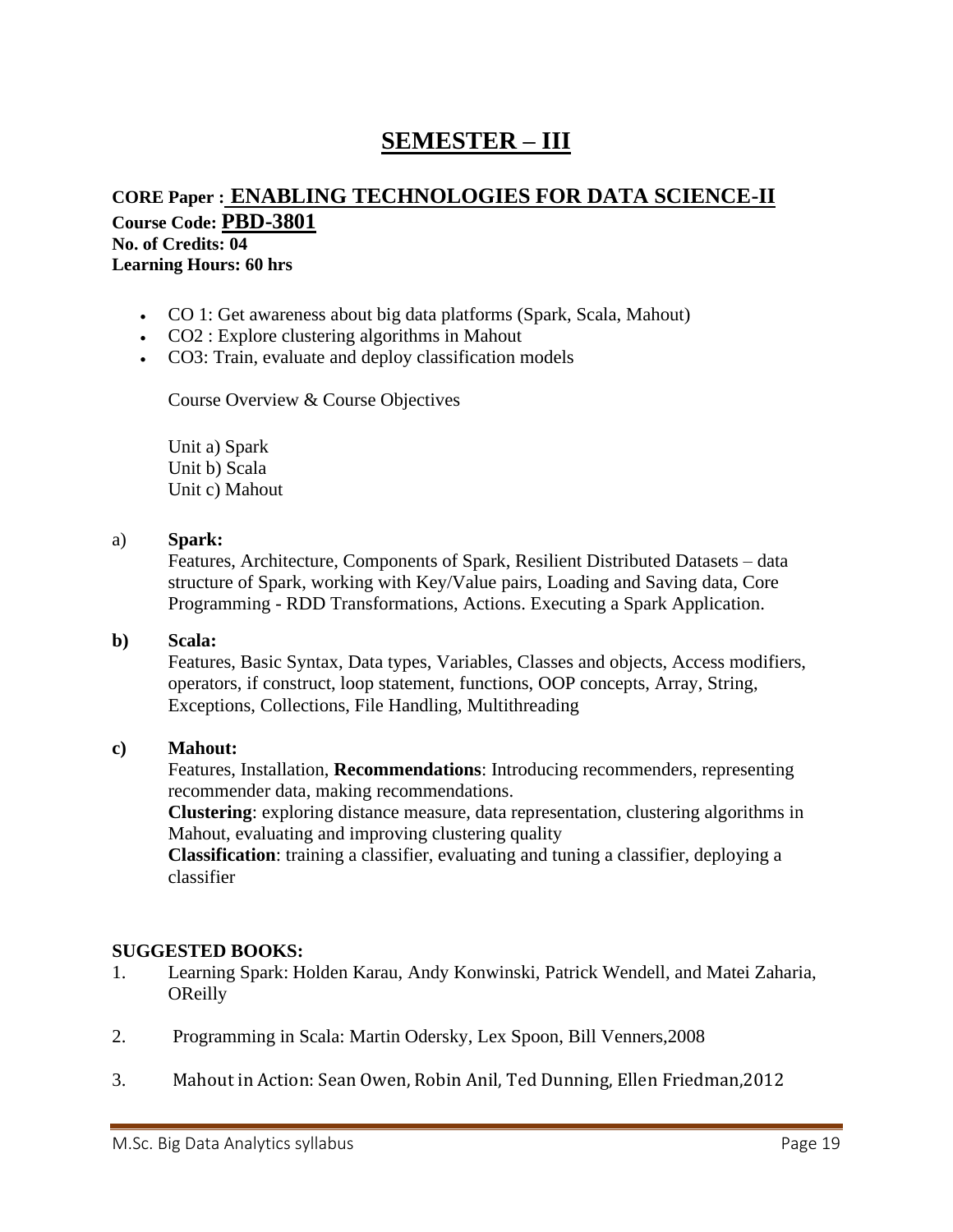**CORE Paper : Advanced Machine Learning Course Code: PBD-3802 No. of Credits: 04 Learning Hours: 60 hrs** *Practical's to be conducted in Python*

### **Course Outcomes**

- CO 1: Learn and apply Support Vector Machine and Neural networks to real life data
- CO2: Learn and apply deep learning algorithms
- CO3 : Understand Recommender system
- CO 4: Learn and apply probabilistic graphical models like Bayesian networks to study conditional independence and inference to estimate probabilities for occurrence of events.
- CO 5: Applications of Computer Vision and Natural Language processing
- CO  $6:$  To understand the need of MLOps

Course Overview and Course Objectives

Unit a) Support Vector Machines Unit b) Neural Networks Unit c) Deep Learning Unit d) Genetic Algorithm Unit e) Recommender System Unit f) Graphical Models Unit g) Computer Vision and Natural Language processing Unit h) MLOps

#### a) **Support Vector Machines**

Model, Large Margin Classification, Kernels, SVMs in practice.

#### b) **Neural Networks**

Representation Learning, Different Models like single and multi-layer perceptron, back propagation, Application.

#### c) **Deep Learning:**

Deep Neural Networks, Deep Nets and Shallow Nets, unsupervised Auto encoders probabilistic deep model, Convolutional Deep Neural Networks, Challenges in Deep Learning Algorithms

#### d) **Genetic algorithm**

### e) **Recommender System**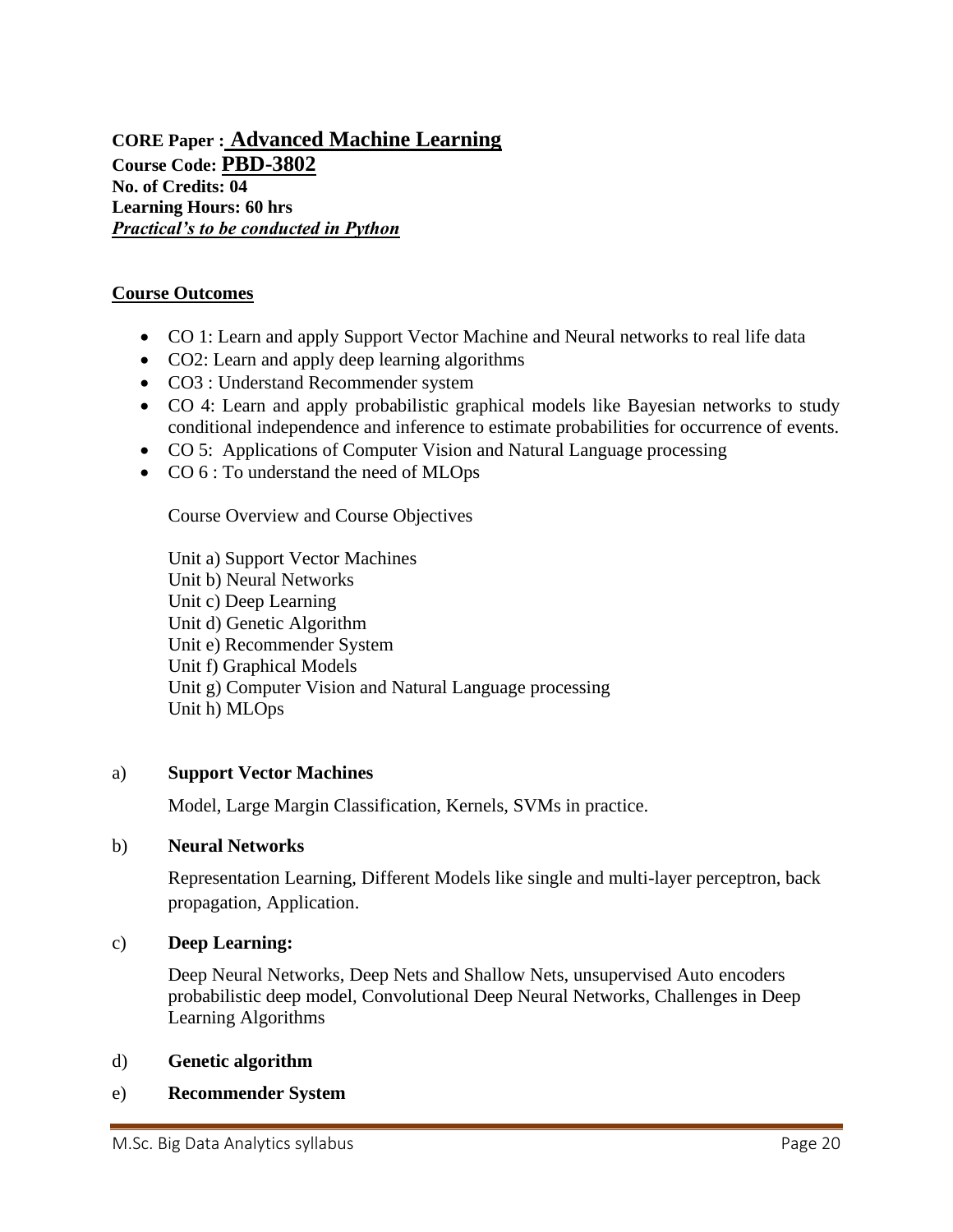### f) **Graphical Models:**

Bayesian Networks, Conditional independence, Markov Random Fields, Inference in Graphical Models

- g) Real time practical **applications for Computer Vision and Natural language processing**
- h) MLOps

- 1. Pattern Recognition and Machine Learning: Christopher Bishop, Springer,2006
- 2. An Introduction to Statistical Learning: Gareth James, Daniela Witten, Trevor Hastie, Robert Tibshirani, Springer,2015
- 3. Python Machine Learning: Sebastian Raschka,2015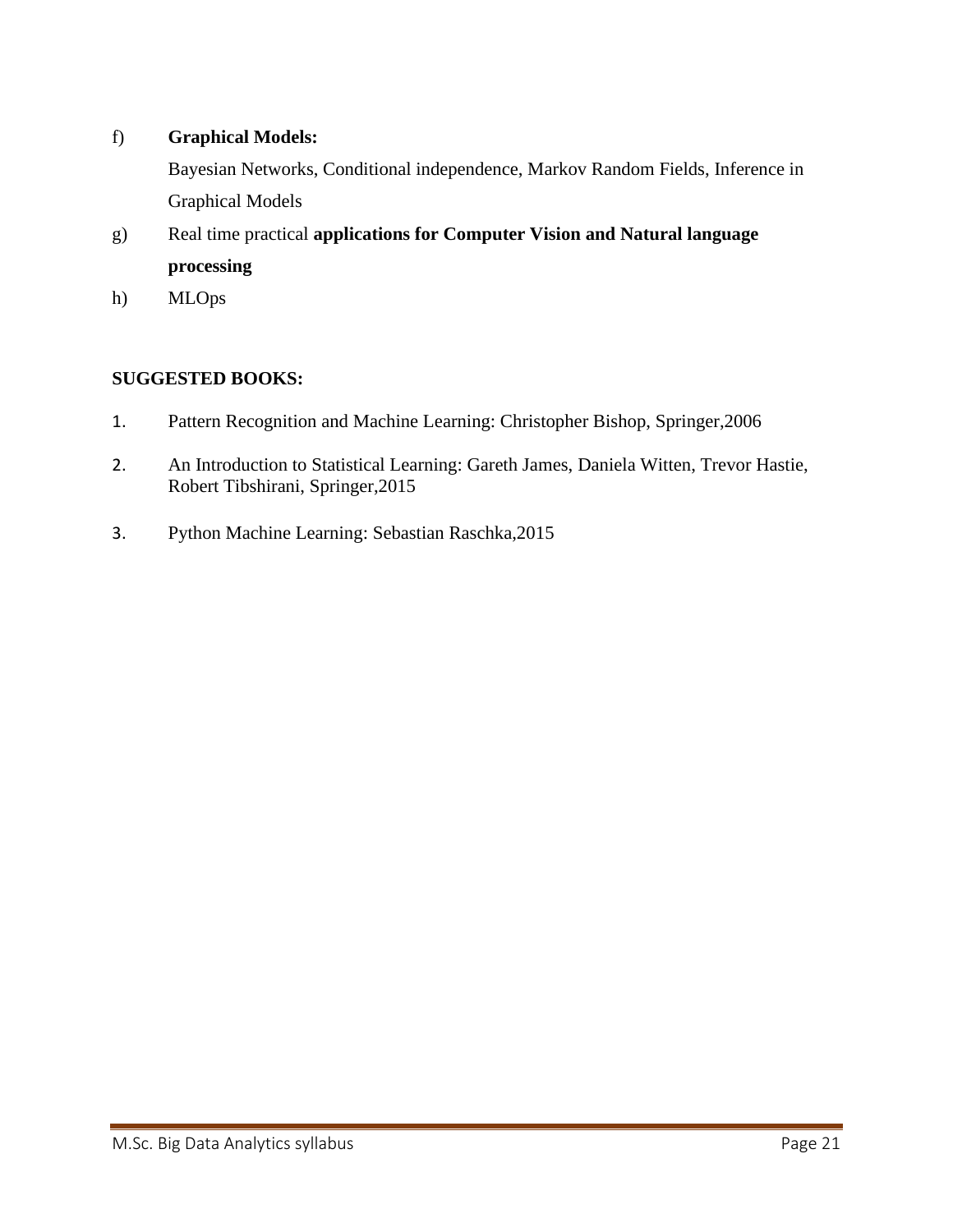# **CORE Paper : DATA VISUALIZATION AND MODELING IN MANAGEMENT Course Code: PBD-3803**

**No. of Credits: 04 Learning Hours: 60 hrs**

- CO 1: Develop data visualization skills
- CO2 : Analyse and build statistical models on banking and other financial institution data through R
- CO3: Analyse health care related data and build statistical models to predict package pricing and classify presence and absence of a particular disease.
- CO4: Predict customer churn in Churn Analytics using different data mining techniques

# **A. DATA VISUALIZATION**

- a) Introduction to Data Visualization and Visual Perception
- b) Fundamentals of Visualization, Data Modeling and Compare and Contrast
- c) Data Visualization Best Practice and Not-So-Best Practices
- d) The Use of Color in Data Visualization and Dashboard Design
- e) Typography and Data Visualization Design
- f) Exam and Infographics
- g) Interactive Data Visualization
- h) Mapping Data
- i) Hands-on practice on Tableau.

# **B. MODELLING IN MANAGEMENT**

- a) Banking analytics
- b) Healthcare analytics
- **c)** Retail analytics

- 1. Information Dashboard Design: Displaying Data for At-a-glance Monitoring by Stephen Few
- 2. Learning Tableau 10, Joshua N. Milligan, Packt Publishing
- 3. Practical Tableau : 100 Tips, Tutorials, and Strategies from a Tableau Zen Master, Ryan Sleeper, O'Reilly
- 4. Tableau Cookbook Recipes for Data Visualization, Shweta Sankhe-Savale
- 5. Tableau for Dummies, Molly Monsey, Paul Sochan
- 6. Tableau Dashboard Cookbook, Jen Stirrup, Packt Publishing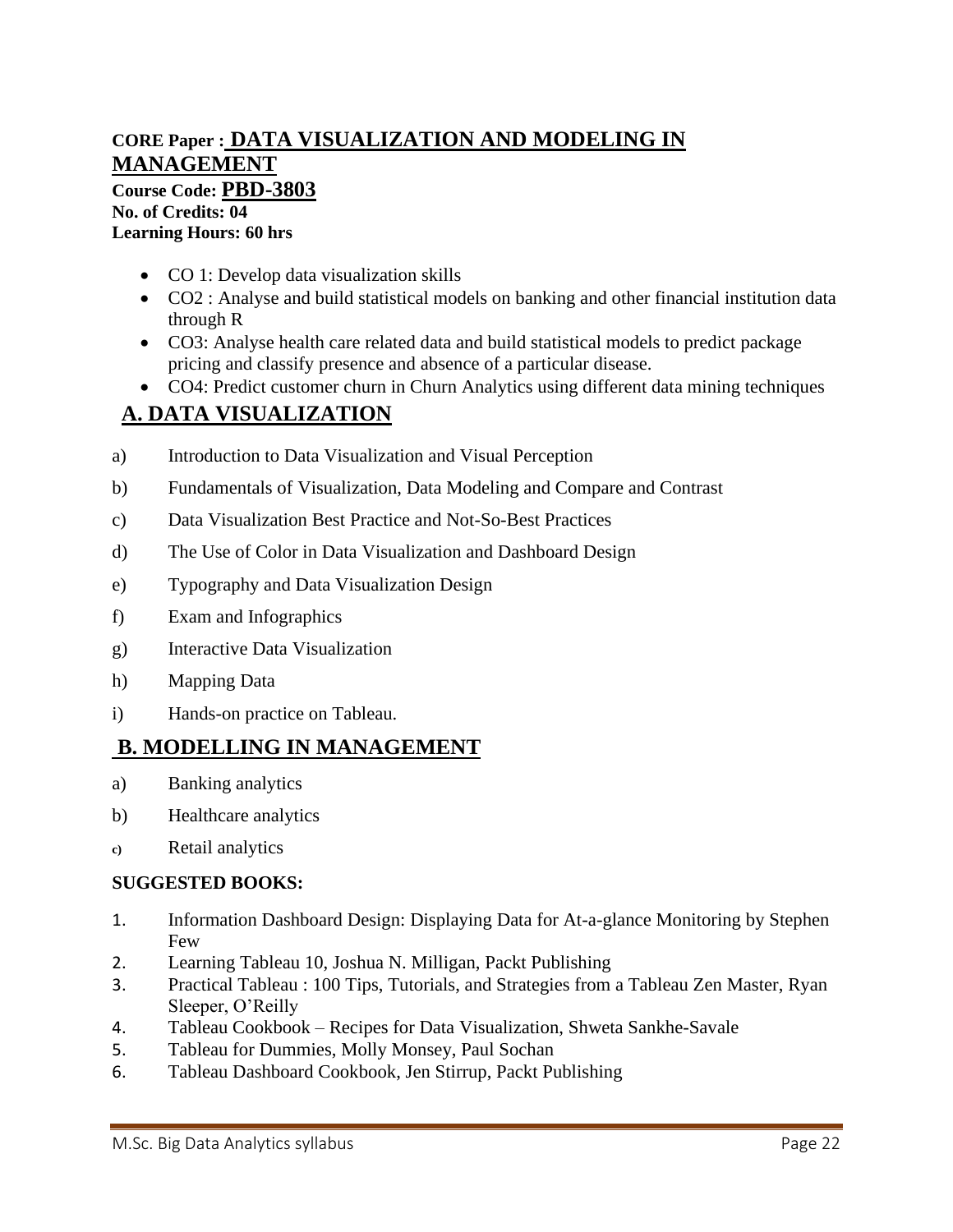## **Elective course : TIME SERIES & FORECASTING Course Code: PBD-3950 No. of Credits: 04 Learning Hours: 60 hrs** *Practical's to be conducted using R/Python*

- CO 1: Understand Stationary and Non-stationary Time series
- CO 2: Construct different models using time series analysis
- CO 3: Apply forecasting in Time series analysis
- CO4 : Understand and apply modeling in Seasonal Time series data
- CO 5: Do missing data analysis in time series data
- a) Stationary and Non-Stationary Time Series.
- b) AR, MA, ARMA, ARIMA models, their properties, estimation of parameters.
- c) Tests of Non-Stationarity Unit Root tests.
- d) Forecasting, Smoothing,, Minimum MSE Forecast, Forecast Error
- e) Modelling Seasonal Time Series.
- f) Missing Data Problem in Time Series.

- 1. Introduction to Statistical Time Series: W. A. Fuller
- 2. Introduction to Time Series Analysis: P. J. Brockwell and R. A. Davis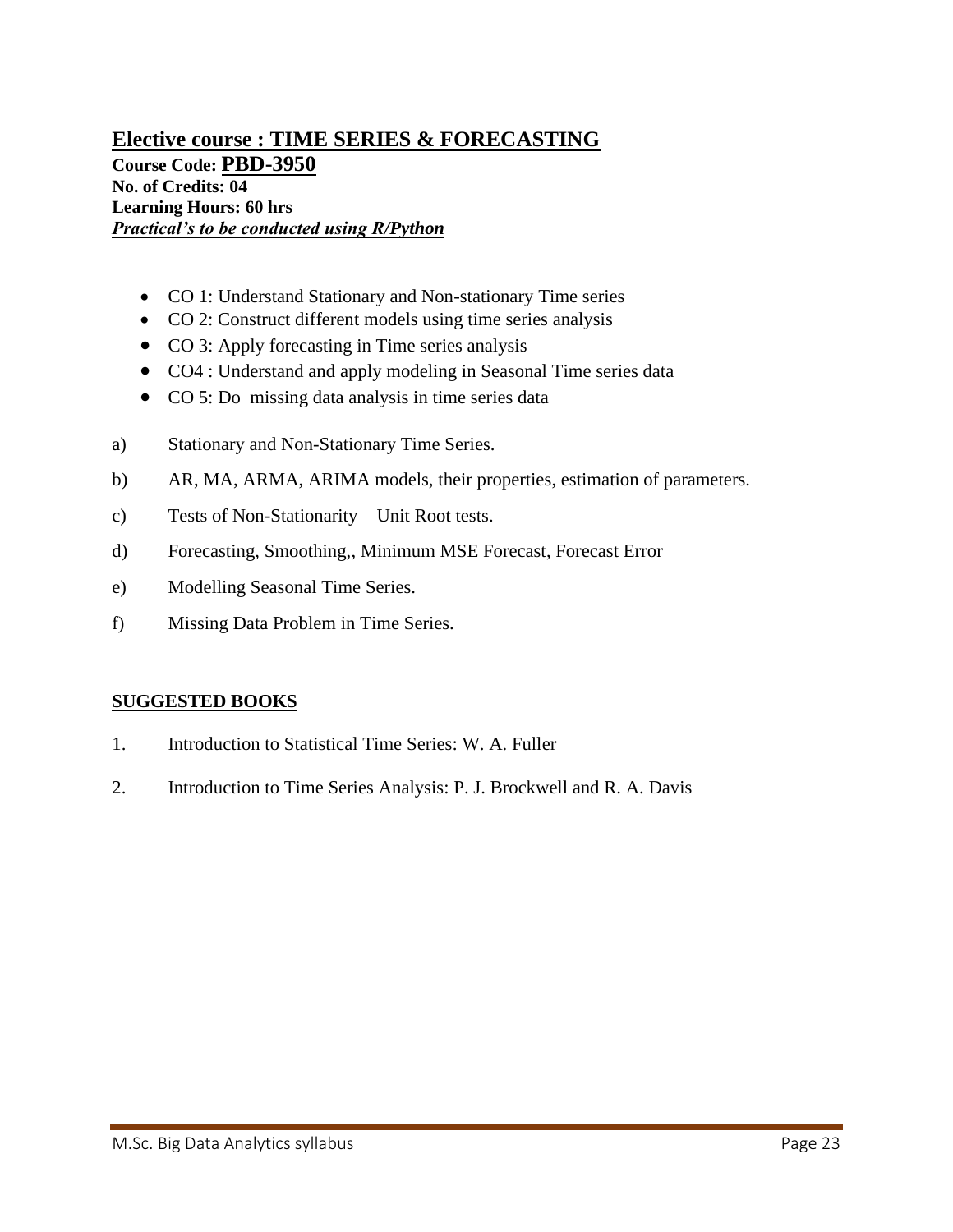# **Elective course : INTRODUCTION TO ECONOMETRICS Course Code: PBD-3951 No. of Credits: 04 Learning Hours: 60 hrs** *Practical's to be conducted using R*

### **Course Outcomes**

- CO 1: The students will be able to understand how to undertake empirical research and analysis
- CO 2: The students will be able to appreciate the strengths and weaknesses of various econometric techniques
- CO 3: The student will be able to evaluate competing economic theories and alternative policies
- CO4 : The student will be able to understand the intricacies of various economic variables involved in a big data and learn to model them

Course Overview and Course Objectives

Unit a) Analysis of panel data Unit b) Generalized Method of Moments Unit c) Simultaneous Equations System Unit d) Cointegration Unit e) Models in Econometrics

- a) Introduction to econometric data, Analysis of Panel Data.
- b) Generalized Method of Moments (GMM).

### c) **Simultaneous Equations System**

Least Squares, Bias Problem, Estimation Method.

### d) **Cointegration**

Concept, two variable model, Engle-Granger Method, Vector autoregressions (VAR), Vector error correlation model (VECM).

e) ARCH/GARCH/SV models, some important generalizations like EGARCH & GJR models, ARCH –M models.

- 1. The Econometrics of Financial Markets: J. Campbell, A.Lo and C. Mackinlay
- 2. Econometric Analysis: William H. Greene
- 3. Introduction to Econometrics : Jeffrey M*.* Wooldridge.